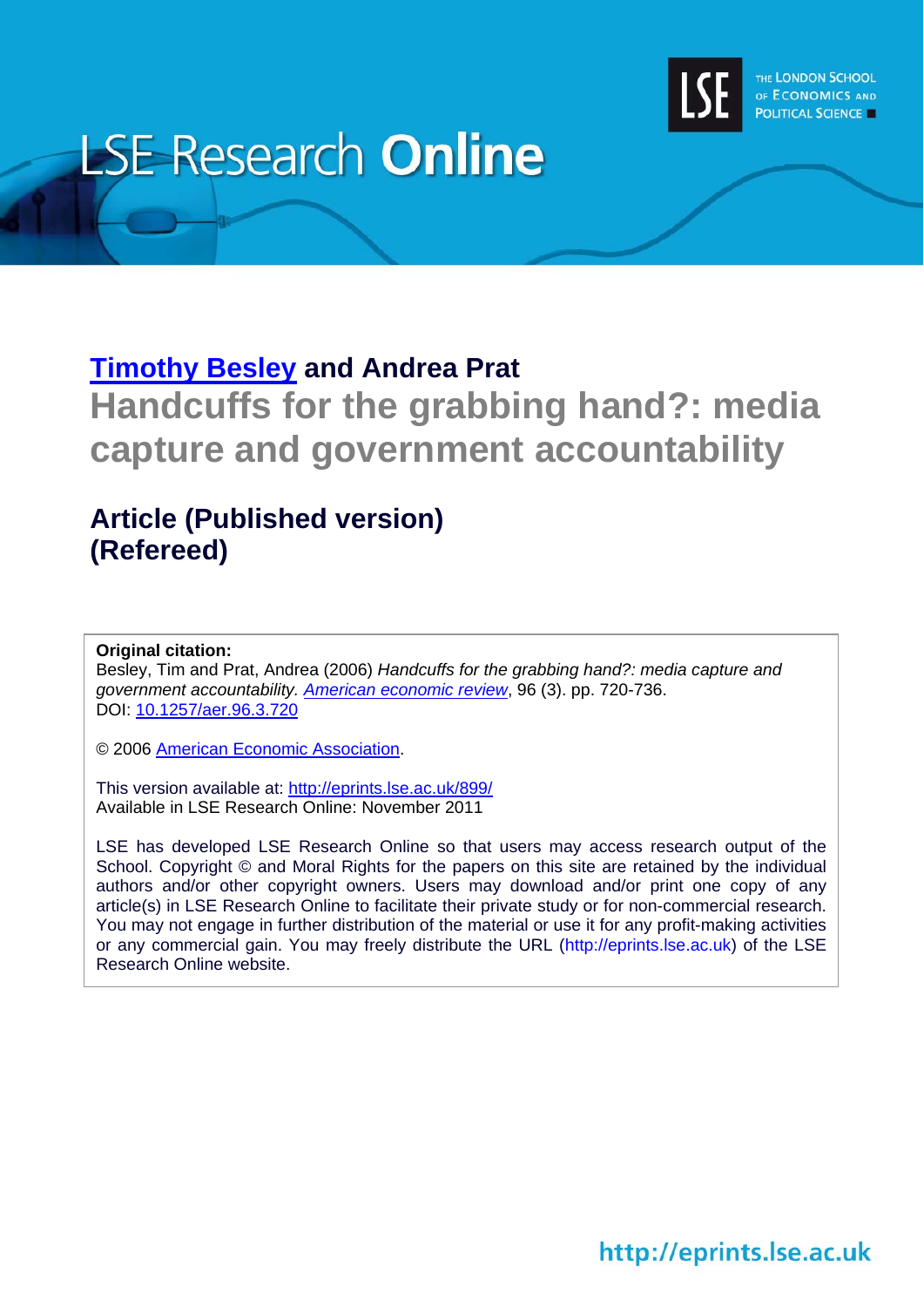## Handcuffs for the Grabbing Hand? Media Capture and Government Accountability

*By* TIMOTHY BESLEY AND ANDREA PRAT\*

*It has long been recognized that the media play an essential role in government accountability. Even in the absence of censorship, however, the government may influence news content by maintaining a "cozy" relationship with the media. This paper develops a model of democratic politics in which media capture is endogenous. The model offers insights into the features of the media market that determine the ability of the government to exercise such capture and hence to influence political outcomes.* (*JEL* D72, D73, L82)

For over two centuries, political thinkers have recognized that the media play an essential role in democracy. Thomas Jefferson famously stated:

"The basis of our governments being the opinion of the people, the very first object should be to keep that right; and were it left to me to decide whether we should have a government without newspapers or newspapers without a government, I should not hesitate a moment to prefer the latter. But I should mean that every man should receive those papers and be capable of reading them" (Jefferson, 1787).

Jefferson's views are enshrined in the First Amendment of the United States Constitution, which—among other things—categorically prohibits Congress from passing laws that abridge the freedom of the press. As countries around the world make the transition from autocracy to more or less democratic forms of government, they tend to affirm press freedom in equally strong terms. For instance, the 1993 Constitution of the Russian Federation (article 29.5) proclaims: "The freedom of the mass media shall be guaranteed. Censorship shall be prohibited."<sup>1</sup>

But is formal media freedom enough to guarantee the free press that Jefferson envisaged? Russia is a case in point. Despite the lack of old-fashioned preemptive censorship, the Russian media are gravely hindered in other ways (Freedom House, 2001). All national broadcasters are now owned by state-controlled companies. Most national newspapers are in the hands of a small number of wealthy individuals who are vulnerable to political pressure. It is no surprise that the Russian media provide a sympathetic and sometimes incomplete account of government behavior. Freedom House reports a not-dissimilar combination of formal press freedom and substantial political influence in several other democracies around the world, from Thailand to Italy, from India to Mexico. Since noncoercive media capture is such a widespread phenomenon, scholars of development and political economy should ask themselves what its determinants and consequences are.

This paper provides a simple theoretical framework to discuss how and when government captures media and what affect this has on political outcomes. Our starting point is a canonical political agency model (Robert J. Barro, 1973; John A. Ferejohn, 1986). Voters use

<sup>\*</sup> Besley: Department of Economics and STICERD, London School of Economics, Houghton Street, London WC2A 2AE (e-mail: t.besley@lse.ac.uk); Prat: Department of Economics and STICERD, London School of Economics, Houghton Street, London WC2A 2AE (e-mail: a.prat@lse.ac.uk). We are grateful to Silvia Pezzini for research assistance and to Carolee McLeish and Simeon Djankov for providing us with data. We have received helpful advice from two anonymous referees, Stephen Coate, Torsten Persson, Juan Pablo Rud, David Stromberg and a number of seminar participants.

<sup>1</sup> See www.departments.bucknell.edu/russian/const/constit. html.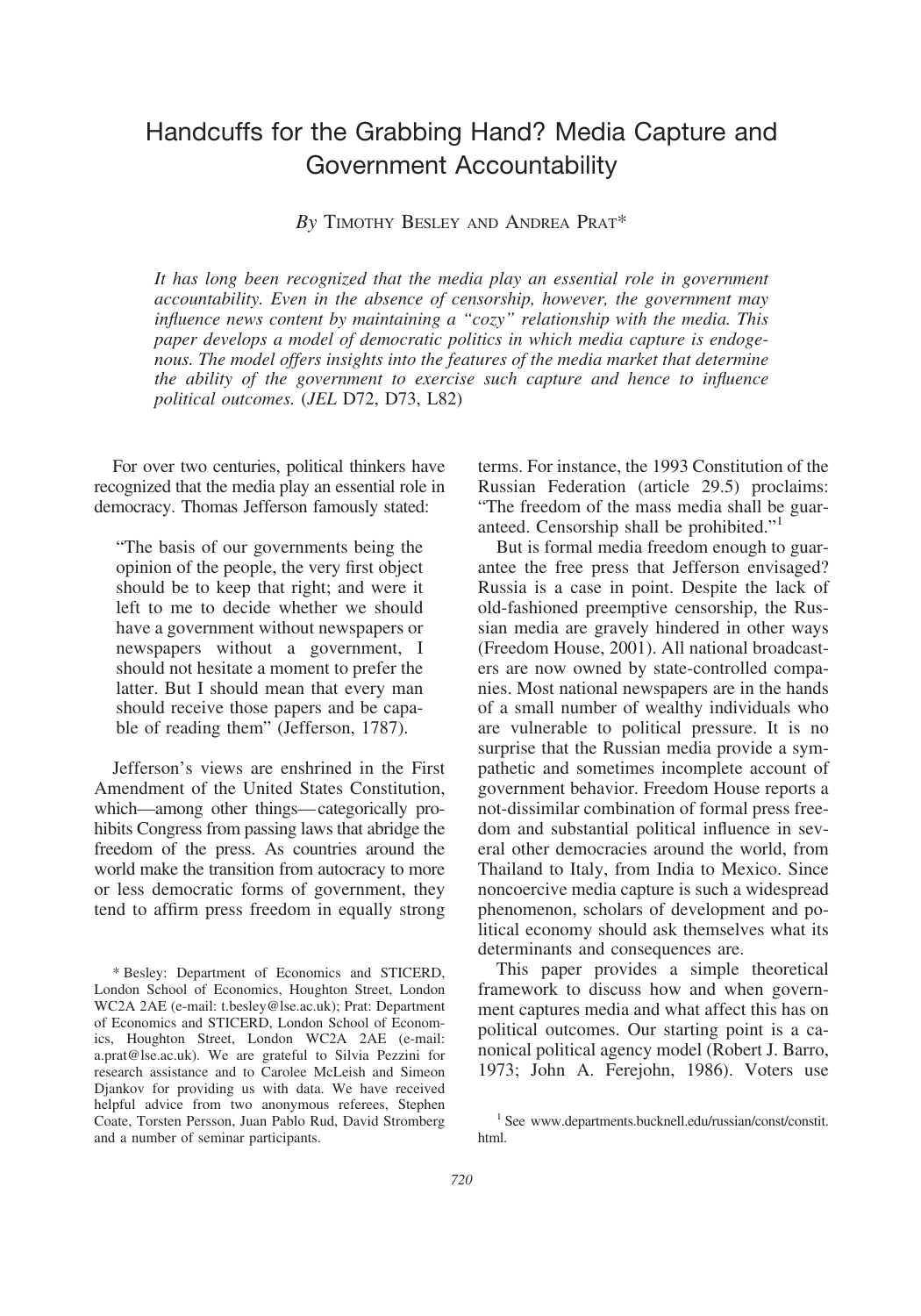available information to decide whether to keep the current party in power or replace it with the opposition. The innovation of the present model is that information is provided endogenously by the media industry.

Each media outlet faces two possible sources of profit—commercial profits and profits from collusion with government. The former are broadly audience-driven. They can take the form of sales, subscriptions, or advertising, depending on the specific medium under consideration. Audiences increase if the media outlet reports interesting information. Profits from collusion with government are various. At one extreme are direct monetary payments (bribes) of the kind that were reputedly common in Peru during Alberto Fujimori's government.<sup>2</sup> They can, however, take a more subtle and indirect form of influence, such as an administrative decision or a legislative intervention that benefits a firm controlled by the media owner. Italy provides an example where media owners are indirectly affected by government policy. For instance, until 2003 two of the top three Italian national newspapers were controlled by the FIAT group, which could benefit from a restriction on car imports from Asia, a subsidy for new car purchases, or large investments in road construction (relative to comparable countries). $3$ 

The extent of media capture through such means is endogenous in our model. This, in turn, affects the voters' information and hence their voting decisions. This provides the link between media capture and government accountability.

The paper begins with the simplest possible setting—an exogenously given number of media outlets, a homogenous electorate, and an exogenously given information gathering technology. For this case, we show that:

- *Media pluralism provides effective protection against capture.* Even in the absence of any horizontal differentiation among media outlets, the existence of a large number of independent media organizations makes it less likely that the government controls news provision in equilibrium. Every time the government pays an outlet to suppress its information, the commercial revenue of the other outlets goes up because they face less competition on the commercial side. If the government wants to buy out all the media, it has to pay each of them as if it were a monopoly provider of unbiased information.
- *Independent ownership reduces capture.* While this is a commonly heard statement, our model leads to a precise definition of independence. The degree of independence of the media is given by the difficulty with which the state is able to transfer resources to the media. The higher the transaction cost between the government and the media industry, the less likely that in equilibrium the industry is captured. In the next section, we will examine in more detail how our results on transaction costs can be used to evaluate the effect of different modes of ownership on media independence. We also draw out implications for the optimal regulation of media ownership.
- *Media capture affects political outcomes.* Our retrospective voting model leads to predictions on how government control of the news affects the equilibrium features of the political system. Media capture has two negative effects on the utility of voters. There is a moral hazard component: elected politicians are more likely to engage in rent extraction in the knowledge that they are less likely to get caught. There is also an adverse selection part: intrinsically bad politicians are less likely to be identified and thus replaced.4 This sorting failure leads to a prediction on one important observable: the presence of media capture reduces political turnover.

<sup>2</sup> See John McMillan and Pablo Zoido (2004) for an interesting account of media corruption in Peru. Vladimiro Montesinos, head of Peru's National Intelligence Service, insisted on keeping detailed records, either written or videotaped, of his transactions with judges, politicians, and the media. The amounts paid to the media were about one hundred times larger than those paid to judges and politicians. On this basis, McMillan and Zoido argue that, by revealed preference, the media exercised the strongest check on government.<br><sup>3</sup> All three of those policies were indeed in place at

various stages of the Italian postwar history. The two newspapers, *La Stampa* and *Corriere,* have generally been regarded as pro-government or at least non-adversarial, independent of the party in office.

<sup>&</sup>lt;sup>4</sup> In the present model, more information is always beneficial to voters. However, see Prat (2005) for a discussion of career concerns models where increased transparency leads to worse outcomes.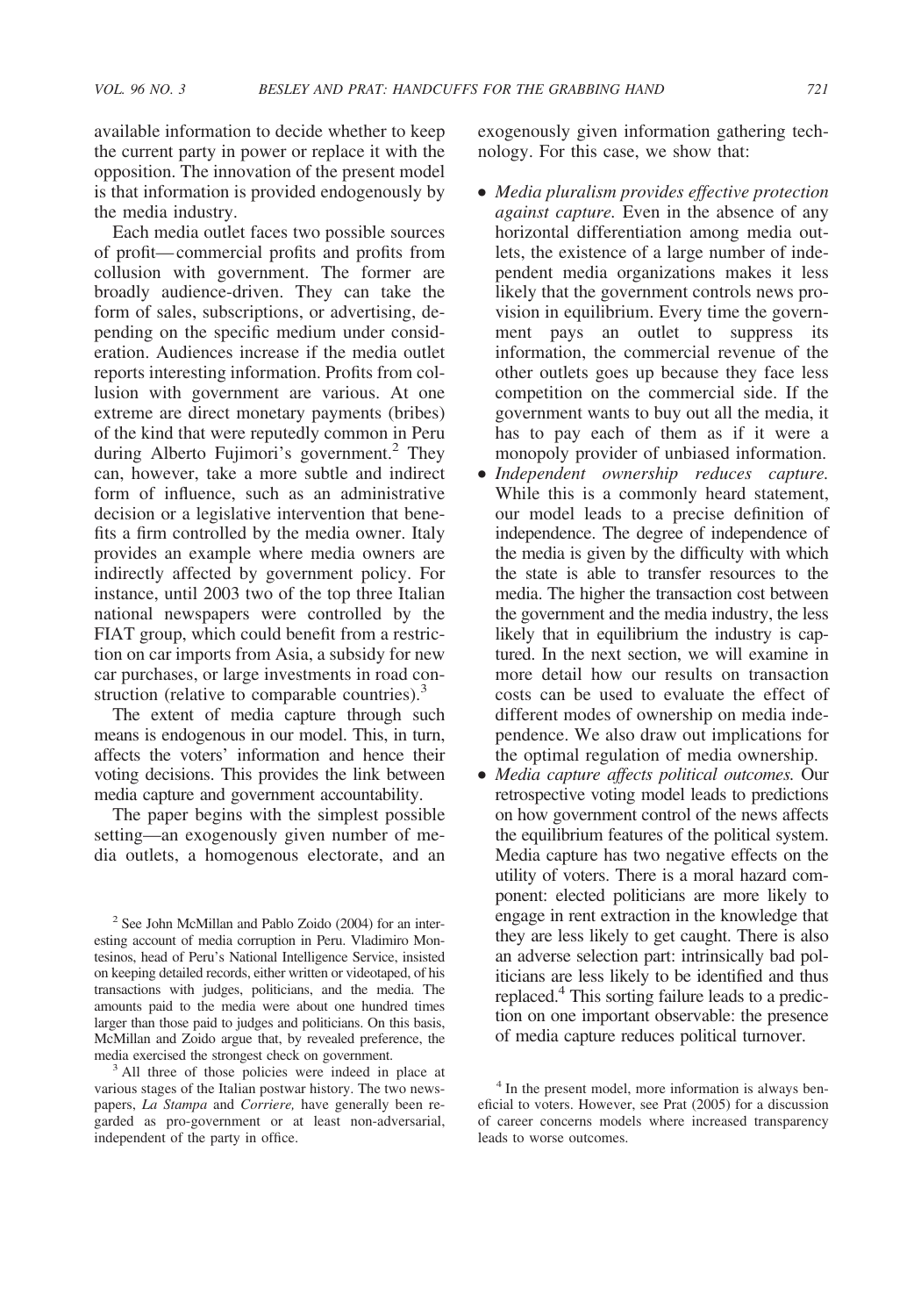Putting together the three previous points, our model establishes a link between observable features of the media industry (concentration and ownership) and observable political outcomes (capture, corruption, and turnover).

These conclusions are reached in an extremely stylized model. We complicate the analysis in a number of directions both to demonstrate the robustness of the findings and to derive additional implications. There are four main complications. First, we study the implications of moral hazard (rent extraction, corruption, etc.) as well as adverse selection. We discuss why this yields a nonmonotonic relationship between media independence and the probability that the media report bad news about the incumbent. Scandal-free countries have either an extremely independent media industry or an extremely pliable one. Second, we discuss what happens when the entry into the media industry is endogenous, i.e., potential entrants can become active by paying a fixed cost. Reducing barriers to entry in the media industry has a positive effect on corruption, turnover, and media capture. Third, we consider a model in which each outlet chooses how much to invest in monitoring technology (e.g., the number of reporters and the intensity of monitoring). We demonstrate that, in equilibrium, the media industry is vertically differentiated, with a handful of high-quality media organizations and a "tail" of outlets with low-monitoring ability. We show why in this world it is only the highquality media that get captured. Moreover, media investments in monitoring are, in part, "rewarded" by the rents that they receive from government capture. Finally, we consider explicitly the consequences of less crude forms of media capture other than outright bribery, such as rationing access to future news.

The current paper fits into an emerging literature on the role of the media in shaping economic and political outcomes.<sup>5</sup> For example, Besley and Robin S. L. Burgess (2002) discuss how newspaper circulation in India is correlated with dispersion of food aid and calamity relief. David Strömberg (2004) shows that New Deal spending across counties in the United States was correlated with radio ownership. Simeon Djankov et al. (2003) demonstrate how state ownership of the media is related to various measures of poor government performance. Matthew A. Gentzkow and Jesse M. Shapiro (2005) use data from nine predominantly Muslim countries to study the effect of media exposure on citizens' attitudes toward the United States. Gentzkow (2004) shows that the development of broadcasting in the United States between 1960 and 1996 can explain 50 percent of the decline in voter turnout in those years. Gentzkow et al. (2004) examine the changes in the U.S. newspaper industry that occurred between 1870 and 1920 and relate them to the reduction of corruption in U.S. politics in the same period. Prat and Stromberg (2004) use panel evidence from Sweden to measure the effect of the introduction of commercial broadcasting on voter information and turnout. In a nonpolitical context, Alexander Dyck and Luigi G. Zingales (2003) present evidence consistent with a *quid pro quo* relationship between newspapers and corporations.6

The paper is organized as follows. Section I presents the baseline model and proves the core results of the paper. It then discusses the link between the model and the facts. Section II extends the baseline model in four directions. Finally, Section III concludes with a look at potentially interesting research questions and policy issues.

#### **I. The Baseline Model**

The aim is to produce the simplest possible model to generate the main insights. The model combines elections with a role for the media as information providers where capture by government is possible.

We use a two-period retrospective voting model. In the first period an incumbent is exogenously in power. There are two possible types  $\theta \in \{b, g\}$  with  $Pr(\theta = g) = \gamma$ , where *g* stands

<sup>5</sup> James T. Hamilton (2003) provides an extensive and systematic discussion of the economics of mass media. See also World Bank Institute (2003) for collected works on the role of the media in economic development.

<sup>6</sup> Other authors (Jeffrey D. Milyo and Timothy J. Groseclose, 2003; Riccardo Puglisi, 2004) use news content analysis to measure the extent of media bias.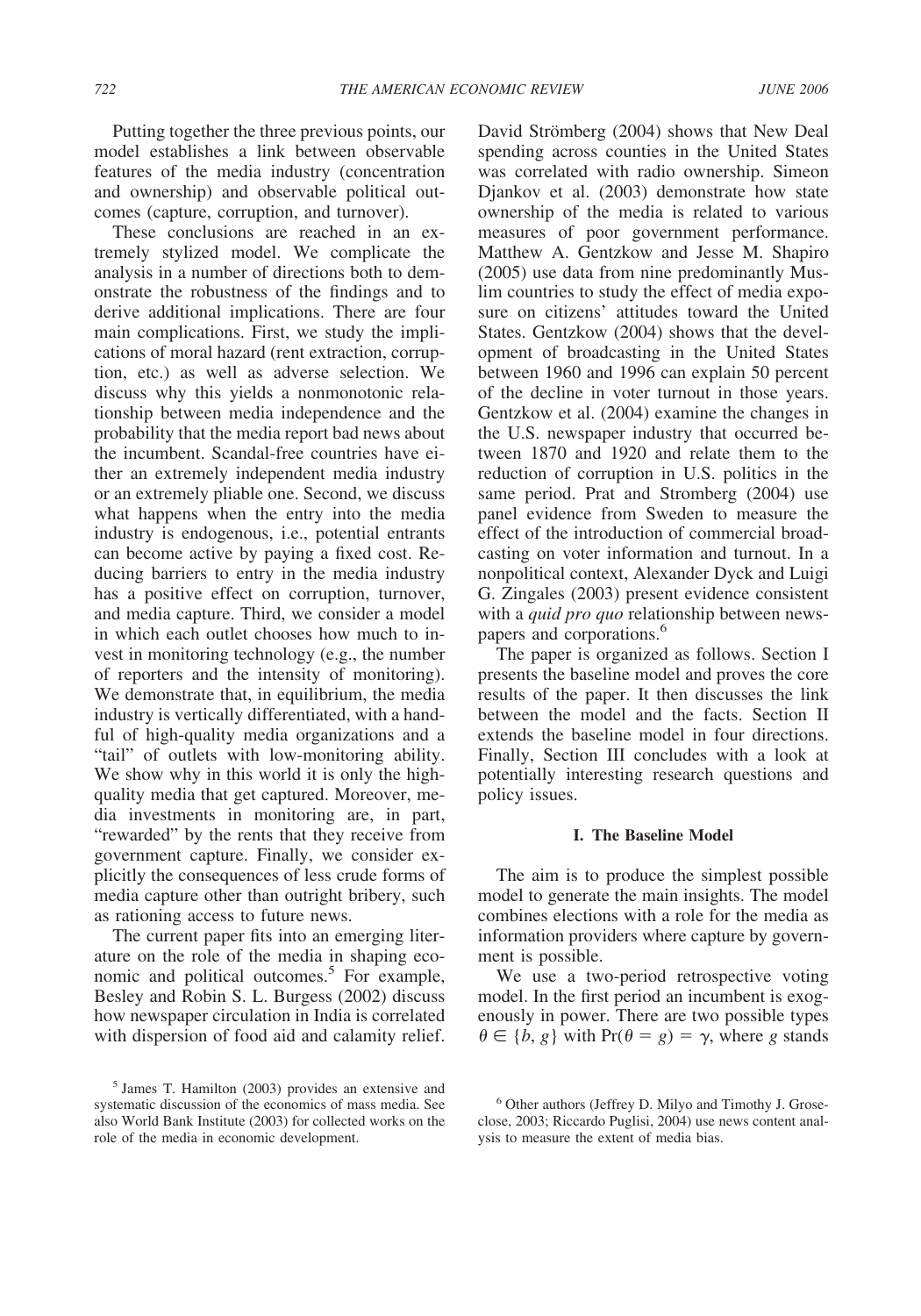for "good" and *b* for "bad." A good incumbent delivers a benefit of one to voters while a bad incumbent generates a payoff of zero. At the beginning of time, an incumbent is selected who is good with probability  $\gamma$ . The baseline is a pure adverse-selection model where the policy outcome is a function solely of the politician's type. The latter can be interpreted either as intrinsic ability to produce public goods or as "honesty" where a dishonest incumbent steals resources from voters.

To make the problem interesting, we suppose that voters do not observe their payoffs at the time of the reelection decision. This is reasonable if some of the incumbent's policies have long-term consequences, such as with fighting a war or investing in infrastructure.

There are *n* active media outlets such as newspapers or television stations. If the incumbent is good, the media observe no verifiable information. If the incumbent is bad, then with probability  $q \in [0, 1]$ , they receive a verifiable signal to this effect. In practice, the parameter *q* depends on technological and cultural characteristics and also on institutional variables such as the existence of censorship, the effectiveness of libel laws, and the extent of privacy protection regulation. We assume that only verifiable information can be printed.

Implicit in this informational setup are three assumptions. First, news cannot be fabricated. If we allowed the media to print uncorroborated news, and we wanted to maintain the assumption that voters are rational, we would need to get into a complex signalling game. Second, signals can only be bad. We could easily extend the model to have both good and bad signals, as long as the probability of good signals is lower than that of bad ones. Obviously, the incumbent would never want to suppress a good signal.<sup>7</sup> Third, all media have the same information. This restriction is imposed for analytical convenience and will be relaxed in the next section.

The *n* media outlets are identical and their payoff depends on two components: audiencerelated and policy-related revenues. The former revenues are important for for-profit media (sales, subscriptions, advertising receipts, cable fees, etc.) but they may also be relevant for nonprofit or state-owned media if their mission includes reaching as many viewers as possible. Viewers prefer informative news. We assume that they divide themselves equally among the media outlets that are reporting news. The audience-related revenue of an outlet is normalized to zero if the outlet has no news, and it is *a*/*m* if it has news, where *a* is a parameter that represents the maximum potential audiencerelated benefit and *m* is the number of outlets that are reporting news. If at least one outlet has informative news, then all voters become informed.<sup>8</sup>

We allow incumbents to manipulate news. This is modeled as a bargaining game between the media and the politician. Since news cannot be fabricated, the only strategy available to politicians is to hide bad news. The bargaining game works as follows. The incumbent can make each outlet *i* a nonnegative monetary offer of  $t_i$ . A media outlet that accepts this offer suppresses his signal about the politician's type. Offers are simultaneous and private: the offer made to outlet *i* is not observed by voters or by the other outlets.<sup>9</sup> A transfer  $t_i$  costs  $t_i$  to the incumbent but yields  $t_i/\tau$  to media outlet *i*. The parameter  $\tau \in [0, \infty)$  is a transaction cost. The incumbent gets  $r - \sum_{i \in I} t_i$  if she is reelected and  $-\sum_{i \in I} t_i$  if she is not, where *I* is the set of media outlets who accept her offer.

Transfers in this setting can be interpreted in a wide sense. They range from direct instruments such as the cash bribes documented by McMillan and Zoido (2004) to more subtle forms of influence such as enacting regulation

<sup>7</sup> The crucial assumption is that not having a signal increases the probability that the incumbent is good. If this were not the case, a politician who manages to suppress bad information would still not be reelected, and media capture would not occur in equilibrium.

<sup>8</sup> Neither of these specific assumptions is essential for the analysis. The functional form *a*/*m* is assumed to get a simple closed-form solution, but the gist of the results depends only on the fact that audience-related revenues are decreasing in *m*. A model where not all voters become informed is available on-line at www.e-aer.org/data/june06\_ app\_20040569.pdf.  $\frac{9}{9}$ The Appendix shows that the assumption that the in-

cumbent's offer is not observed by other outlets is not crucial. If outlets are able to observe the offers that the incumbent makes to other outlets, the results go through as stated. See the discussion in footnote 26.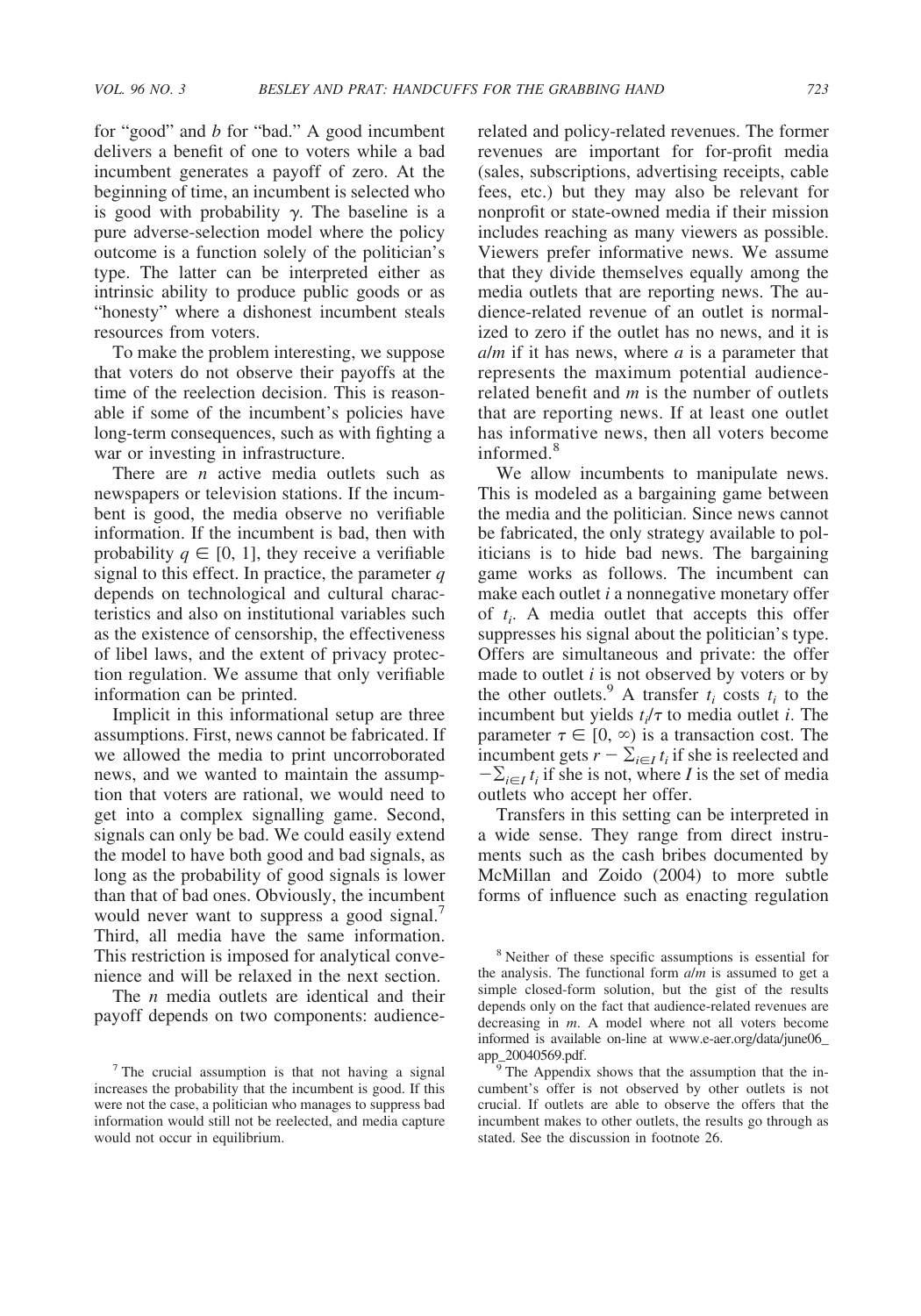that benefits firms owned by the same company that owns the media outlet. The cost of a transfer for the incumbent may be interpreted as the loss in terms of money, energy, or reputation that she has to incur to generate that transfer. The variable  $\tau$  captures the existence of institutional transaction costs between the incumbent and the media. Legislative constraints and the risk of judicial prosecution may limit the channels through which the politicians can transfer funds to media. In the case where  $\tau = \infty$ , it is impossible for the policymaker to affect the revenues of the media.

We expect transaction costs to depend in reality on the form of media ownership. Stateowned media seem likely to have the lowest transaction costs (unless they have a governance structure that guarantees actual independence such as quasi-independent news organizations like the BBC). Privately owned media are most likely to receive benefits if their owners (families, trade unions, industrial groups, etc.) have homogeneous interests. Cross-ownership of the media with other activities may also be important. For example, a broadcaster with diverse business interests may receive transfers through policy choices that are favorable to its nonmedia interests. We would expect independently owned media to be more expensive to influence than media that are part of larger groups. Other things being equal, widely held private media are the hardest to influence. We might also expect media to be more independent when owned by foreign nationals who are less beholden to the government.

The timing of the game is as follows:

- 1. The incumbent's type  $\theta \in \{b, g\}$  is realized  $(\Pr(\theta = g) = \gamma)$ . If  $\theta = g$ , media observe no signal  $(s = \emptyset)$ . If  $\theta = b$ , media observe  $s = b$  with probability *q* and  $s = \emptyset$ otherwise. The incumbent observes the media signal and selects a transfer  $t_i \geq 0$ , for each outlet *i*.
- 2. Media outlet *i* observes transfer  $t_i$  and decides to accept or reject  $t_i$ . If it accepts, it reports  $s = \emptyset$  and receives  $t_i/\tau$ . If it rejects, it reports the true signal.
- 3. Voters observe the signals reported by the media and vote for the incumbent or a challenger of unknown type.

Two further assumptions are implicit in this setup. First, the incumbent knows what signal the media have received. This is a useful simplification since it avoids an asymmetry between the outlets and the incumbent. It is arguably quite natural given that only verifiable signals can be printed—before making an offer the incumbent can always ask the media to reveal their evidence. Second, the incumbent makes her offers after the signals are realized. If she made her offers before, she would need to give each outlet *qa* for certain instead of *a* with probability *q*. As everybody is risk neutral and the probability *q* is given, there would be no difference.

The equilibrium of the game has two components. The first is the bargaining game between the politician and the media. The second is the equilibrium in the election game. The bargaining game determines whether the media are an effective information provider in equilibrium. In situations where the media receive a transfer in exchange for silence we say that the media are *captured,* referring otherwise to the media being *independent.*

To model equilibrium in the media market, we focus attention on perfect Bayesian equilibrium restricted to pure-strategy equilibria in which voters use undominated strategies, i.e., always vote for the candidate they prefer. The equilibrium conditions for the media to be captured are given in: $10$ 

PROPOSITION 1: *Equilibrium in the media market may be one of two kinds:*

- (*a*) If  $n \leq r/\tau a$ , the media industry is cap*tured— each media outlet suppresses its information in exchange for a bribe*  $t_i = \tau a$ *.*
- (*b*) If  $n \ge r/\tau a$ , the media industry is indepen*dent— each media outlet reports its information truthfully to voters.*

<sup>10</sup> All proofs are in the Appendix, where it is shown that there is a unique pure-strategy perfect Bayesian equilibrium in which voters do not use dominated strategies. The restriction to pure strategies excludes coordination problems among broadcasters at stage 2. There may be mixed-strategy equilibria in which broadcasters and the incumbent randomize at the bribing stage. The restriction to undominated strategies avoids the well-known coordination problems among voters.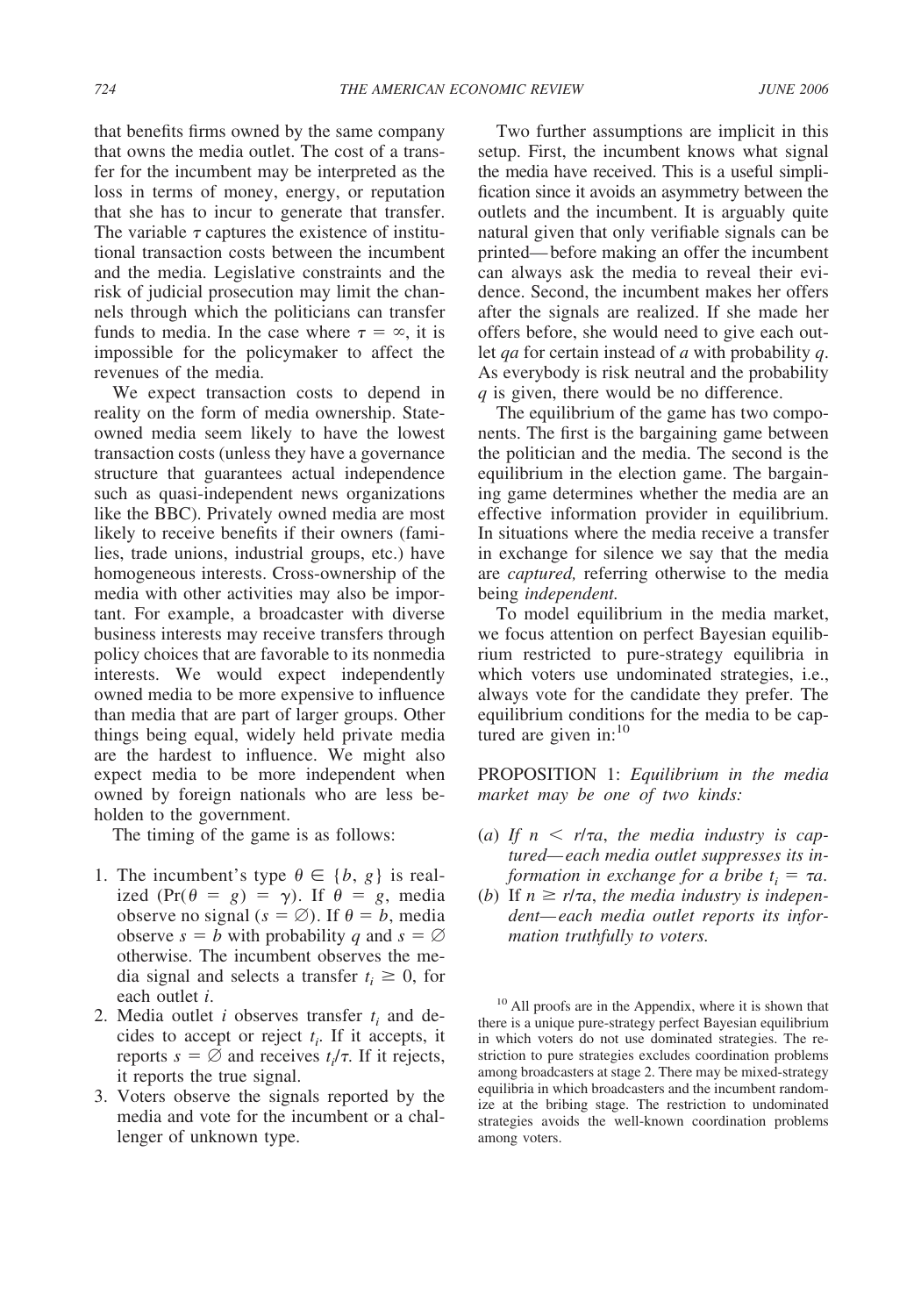#### PROOF:

#### See Appendix.

A key ratio according to this result is *r*/*a* the level of rent enjoyed by an incumbent relative to the cost of silencing a media outlet. The Proposition says that media will be free if there is a large enough group of outlets relative to this ratio. Hence, *ceteris paribus,* media plurality is a good thing. Capture is most likely when rents from office holding are high. This is because the incumbent is willing to offer larger bribes to the media (other things being equal) when there is a larger rent associated with political survival. A more commercialized media (as measured by higher *a*) is a safeguard against media capture since it is more costly for the government to silence the media.

To understand the equilibrium structure of bribes when the media outlet is captured, observe that, although the incumbent has all the bargaining power, it is not enough for her to reimburse each outlet for lost revenues—*a*/*n*. In order to buy his silence, the incumbent has to pay the amount the outlet would get *if it were the only outlet to bring news.* A lower amount is not acceptable since the incumbent makes positive offers only if she knows that everybody is going to accept. Thus at least *a* has to be offered to all active outlets, making the total cost of suppressing information  $n\tau a$ . The incumbent compares this with the forgone reelection benefit *r* to determine whether suppressing the media is a good idea. The media sector is therefore captured if  $n <$  $r/\tau a$ . The model makes precise why plurality in media ownership can serve as a guarantee of independence—having numerous outlets makes it harder for the incumbent to influence the whole industry.

There are two political consequences of media activism in this simple setup: effects on turnover and effects on voter welfare. With captured media, bad politicians are never identified, as voters have no ability to screen good from bad politicians. Their expected utility is therefore  $\gamma$ —the probability that a randomly selected politician yields a benefit of one—in both periods. Turnover—defined as the probability that an incumbent is replaced by a challenger—is equal to zero (voters are indifferent between the incumbent and the challenger but they vote for the incumbent). $11$ 

If the media industry is not captured, then a bad incumbent is found out with probability *q*, in which case she is replaced with a challenger of unknown quality. Voters' expected utility is  $\gamma$  in the first term and  $\gamma + q(1 \gamma$ ) $\gamma$  in the second term, and turnover is now  $q(1 - \gamma)$ . Thus, in an equilibrium without captured media, turnover among politicians is higher than under captured media. It is also clear in this simple setting that voter welfare is higher.

Also, if we let *A* be the sum of expected audience-related revenues for all outlets, we have that  $A = qa$  when media are free and  $A =$ 0 when media are captured. A by-product of capture is that the media industry alienates viewers by producing uninformative political news.

The next result maps this finding into the underlying parameters that determine whether media are free.

PROPOSITION 2: *Turnover of politicians, voter welfare, and total audience-related revenues are nondecreasing in q*, *n*, *a*, *and*  $\tau$ .

#### PROOF:

See Appendix.

These effects come through two distinct channels. Greater media independence (high  $\tau$ ), media commercialization (high *a*), and plurality (high *n*) influence whether or not the media are captured. Political transparency and efficient news production (high *q*) are valuable in soci-

<sup>&</sup>lt;sup>11</sup> If they voted for the challenger, a bad incumbent would have no incentive to buy off the media and the media will be informative, in which case the lack of signal would be a good signal. Thus, there cannot exist a pure-strategy equilibrium in which, when there is no signal, voters elect the challenger for certain. A mixedstrategy equilibrium could exist in which when  $s = 0$ voters kick out the incumbent with positive probability. However, this equilibrium requires that information be completely suppressed (otherwise voters strictly prefer the incumbent). Hence, this equilibrium is analogous to the equilibrium with capture.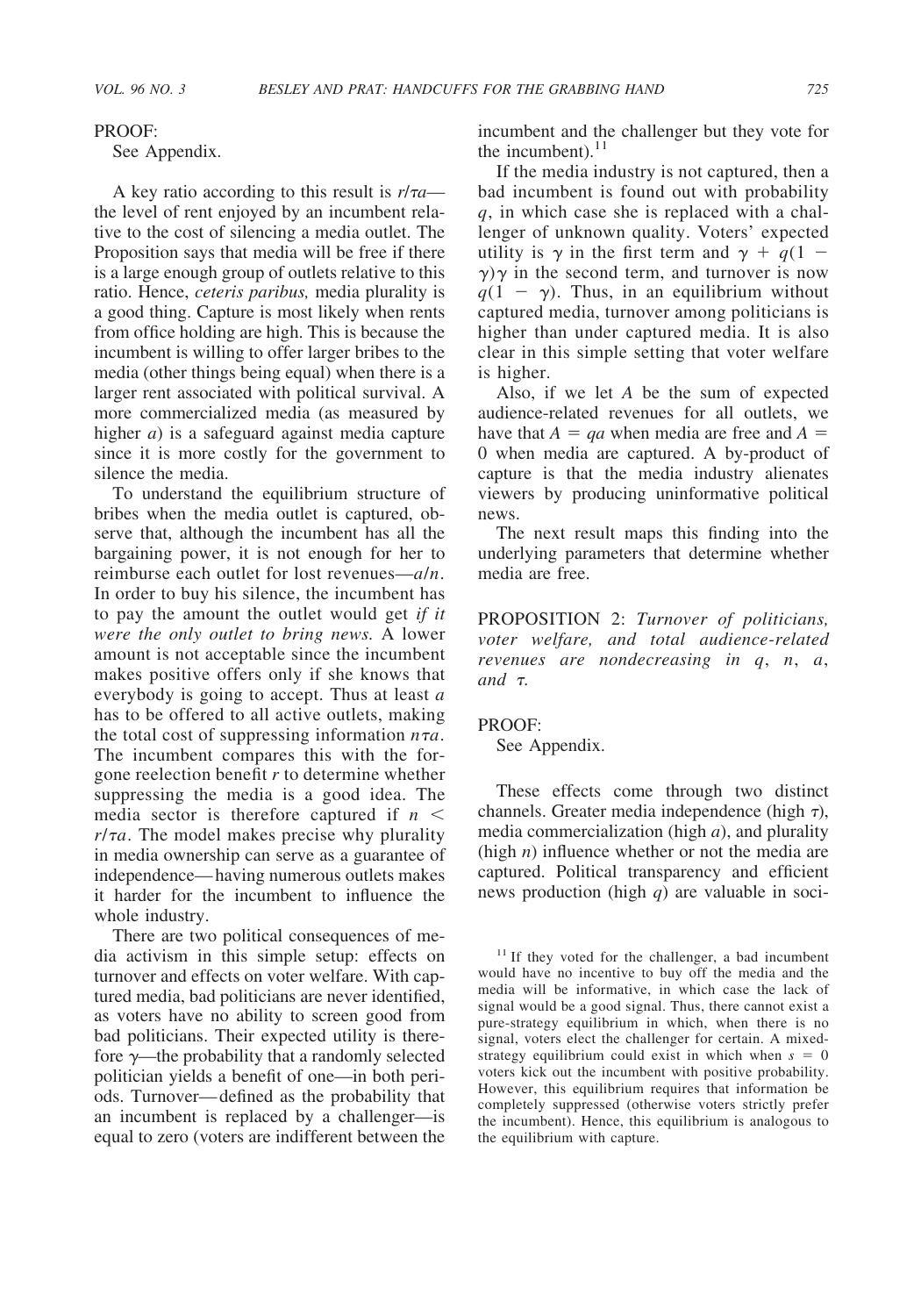|                                       | Low state<br>ownership<br>of<br>newspapers<br>(1) | High state<br>ownership<br>of<br>newspapers<br>(2) | Difference<br>between<br>columns $(1)$<br>and $(2)$ —<br>standard error<br>in parentheses<br>(3) | Low<br>concentration<br>in ownership<br>οf<br>newspapers<br>(4) | High<br>concentration<br>in ownership<br>of<br>newspapers<br>(5) | Difference<br>between<br>columns $(4)$<br>and $(5)$ —<br>standard error<br>in parentheses<br>(6) |
|---------------------------------------|---------------------------------------------------|----------------------------------------------------|--------------------------------------------------------------------------------------------------|-----------------------------------------------------------------|------------------------------------------------------------------|--------------------------------------------------------------------------------------------------|
| Years in office of<br>chief executive | 5.23                                              | 12.44                                              | 7.21<br>(1.82)                                                                                   | 5.33                                                            | 10.79                                                            | 5.46<br>(1.78)                                                                                   |
| Corruption                            | 2.41                                              | 3.66                                               | 1.24<br>(0.26)                                                                                   | 2.36                                                            | 3.51                                                             | 1.16<br>(0.25)                                                                                   |

TABLE 1—THE RELATIONSHIP BETWEEN STATE OWNERSHIP, CONCENTRATION, TURNOVER, AND CORRUPTION

*Notes:* All data are computed for a consistent sample of 88 countries for which all data are available—which is essentially the sample in Djankov et al. (2004). The number of years in office of the chief executive (typically prime minister or president) is taken from Thorsten Beck et al. (2001) and denotes the value as in 1997. The mean of this variable in our sample is 7.44, with a standard deviation of 8.53. The corruption measure is from the International Country Risk Guide for 2001. The variable is measured on a seven point scale  $(0-6)$  where the highest level of corruption is 6. The mean of this variable in our sample is 2.79 and the standard deviation is 1.28. The measure of state ownership and concentration is from Djankov et al. (2004). Low state ownership is defined as the state owning less than 30 percent of the market share among the top five newspapers in each country. The mean of state ownership of newspapers is 29.6 percent. Concentration of ownership is a dummy variable equal to one if the top five outlets own more than 75 percent of the newspaper market regardless of the form of ownership. Of 88 countries in our sample, 39 percent are classified as concentrated by this measure.

eties with noncaptured media, but do not directly influence media capture.

While only suggestive, our results are consistent with some rudimentary facts gleaned from cross-sectional data. Rudiger Ahrend (2002) and Aymo Brunetti and Beatrice Weder (2003), for example, observe that there is a cross-country link between corruption and press freedom as measured by Freedom House. The latter measures in part the extent of media capture.<sup>12</sup> To the extent that corruption is symptomatic of bad politicians being in office, our model is consistent with this finding.

Two further findings are presented in Table 1. The table shows that corruption levels and tenure in office of political leaders are correlated with elements of media ownership, specifically the extent of state ownership and concentration in the ownership of newspapers. State ownership in this context can be interpreted as lowering transactions costs of bribing the media, represented by the parameter  $\tau$  in our

model. In columns 1 to 3, we compare the average number of years in office of the chief executive (typically president or prime minister) among countries with low and high state ownership of newspapers. High state ownership (more than 30-percent market share weighted) is associated with 7.21 years of increased tenure by the chief executive, and the difference is strongly significant. This "effect" is equivalent to a one-standard-deviation increase in political longevity. State ownership of newspapers is also associated with a higher level of corruption, again with a significantly higher level for the countries with state ownership. To put this in perspective, an increase of one, measured on the International Country Risk Guide (ICRG) scale of one to six, is equivalent to the difference between the score given to Peru and that given to the United States. A similar set of findings for concentration in ownership is found in columns 4 to 6. Turnover is lower and corruption higher in countries with more concentrated media ownership. While such evidence is crude and cannot be interpreted causally, it is encouraging to the theory that these basic crosscountry facts are consistent with Propositions 1 and 2.

<sup>&</sup>lt;sup>12</sup> For example, three key components of the Freedom House index concern the exercise of legal, political, and economic influence over the media.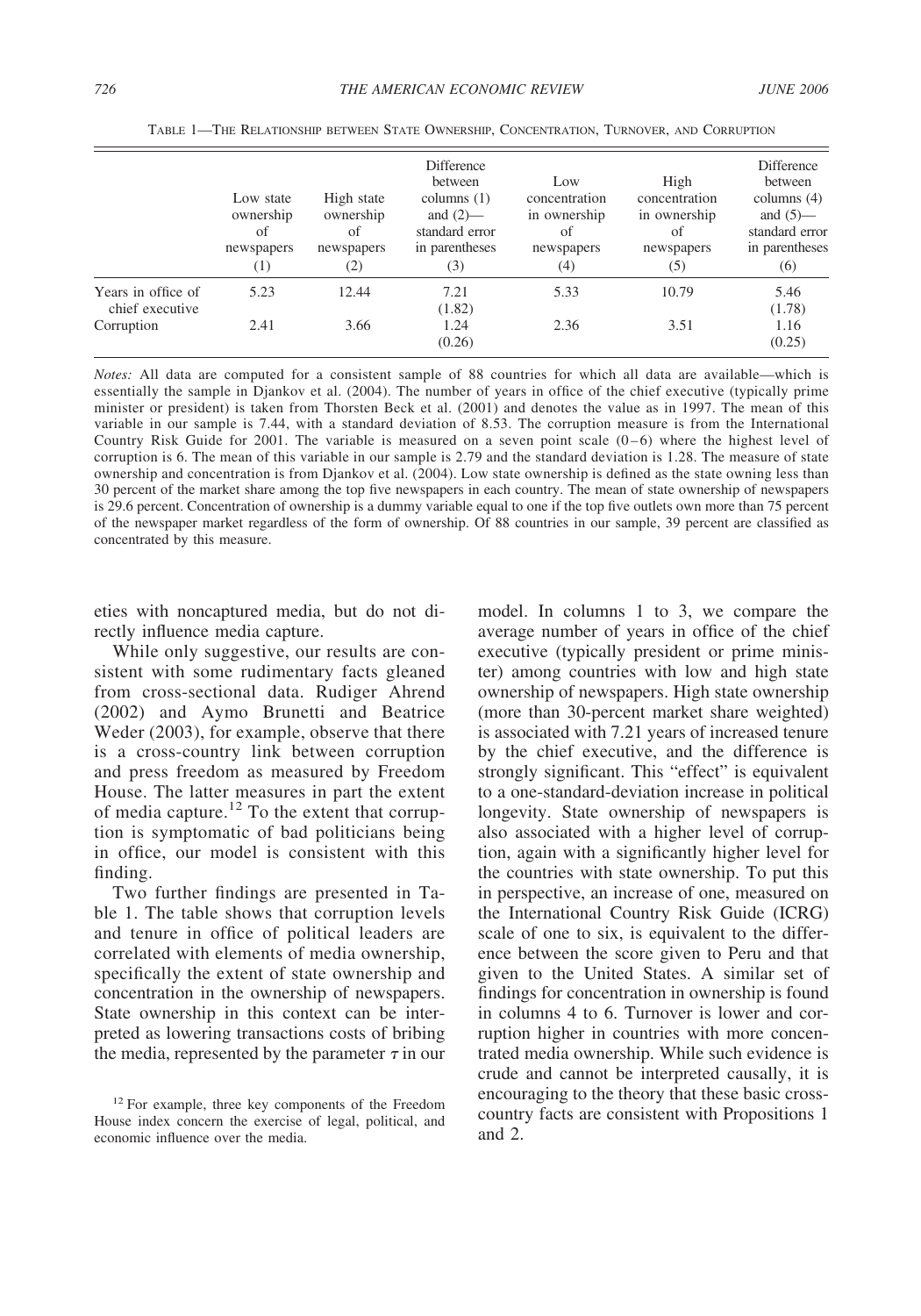#### **II. Extensions**

We now explore a variety of extensions which assess the robustness of the results above and provide further insights.

#### A. *Moral Hazard*

Suppose now that the incumbent can choose how much rent extraction to engage in, and that the probability that she is caught when doing so is increasing in the amount of rent that she consumes and the intensity of media activity. In this case, the media can have a direct benefit to voters by curbing rent extraction. At the same time, this increase in honesty by politicians will tend to make screening good from bad politicians more difficult.

Formally, let the amount of rent that the incumbent appropriates be  $y \in [0, 1]$ . The remainder,  $1-y$ , goes to voters. As before, there are two types of incumbents. Type *g* has zero (or negative) benefit from rent and thus always chooses  $y = 0$ . Type *b* has a linear benefit from rent (and for simplicity we assume she has no reelection motive except the desire to get rent in the second term). The probability of detection now depends upon both *q* and *y*. The more the incumbent appropriates, the easier it is for the media to catch her. Let  $\Psi(y)q$  be the probability of detection given *y*. We assume that  $\Psi' \geq 0$ ,  $\Psi'' > 0$ ,  $\Psi(0) = 0$ ,  $\Psi'(0) = 0$ ,  $\Psi(1) = 1$ , and  $\lim_{y \to 1}$  $\Psi'(y) = \infty$ . As before,  $q \in [0, 1]$ .<sup>13'</sup>To illustrate these issues, we suppose that at least one media outlet is active and that there is no media capture.<sup>14</sup>

<sup>13</sup> As usual, a political accountability model with moral hazard and adverse selection has several interpretations. In the one we use, we interpret  $\theta$  as honesty and *y* as rent. However,  $\theta$  could be disutility of effort and *y* could be effort (the good type has no disutility of effort), or  $\theta$  could be the degree to which the incumbent's policy preferences are similar to the voters' and *y* the policy enacted (a bad politician is one with different tastes, who tries to introduce

<sup>4</sup> A fully fledged model with moral hazard and the possibility of corrupt media is available from the authors on request.

It is obvious that a good incumbent chooses  $y =$ 0 in both terms. A bad incumbent appropriates  $y = 1$  in the second term. Thus, the utility for a bad type from being reelected is one while the voters receive zero. In the first term, for a given *q*, a bad incumbent's rent extraction decision solves  $\max_{y} \{y + 1 - \Psi(y)q\}.$  This yields an optimal rent extraction level—  $\hat{y}$  —satisfying

$$
\Psi'(\hat{y})q=1,
$$

where the left-hand side is the marginal cost of rent extraction due to a higher probability of detection, and the right-hand side is the marginal benefit of extra rent. It is now easy to check that

$$
\frac{d\hat{y}}{dq} = -\frac{\Psi'(\hat{y})}{\Psi''(\hat{y})q} < 0.
$$

Naturally enough, greater media activism reduces rent appropriation by politicians.

The presence of moral hazard makes the effect of active media on turnover ambiguous. To see this, first observe that turnover is now  $\rho(q) = \Psi(\hat{y}(q))q(1 - \gamma)$ . As *q* increases, there are two effects. Holding rent extraction fixed, active media are more likely to detect rent appropriation as in the pure adverse selection model. This is the *screening effect* of active media. There is also, however, an effect due to reductions in *y*—more active media lead politicians to extract less from voters and make it *less* likely that a bad incumbent is detected and removed from office. This is the *discipline effect* of media activity. This ambiguity can be seen analytically by observing that the sign of

$$
\rho'(q) = \left(\Psi(\hat{y}) + \Psi'(\hat{y})q \frac{d\hat{y}}{dq}\right)(1-\gamma)
$$

cannot be determined in a general way.

To summarize, turnover is lower (higher) with increased monitoring if the discipline effect is more (less) important than the screening effect. While it is not possible to make sharp predictions unless specific functional forms are assumed, we would expect turnover to be decreasing in monitoring only for high levels of *q*. This is because if *q* starts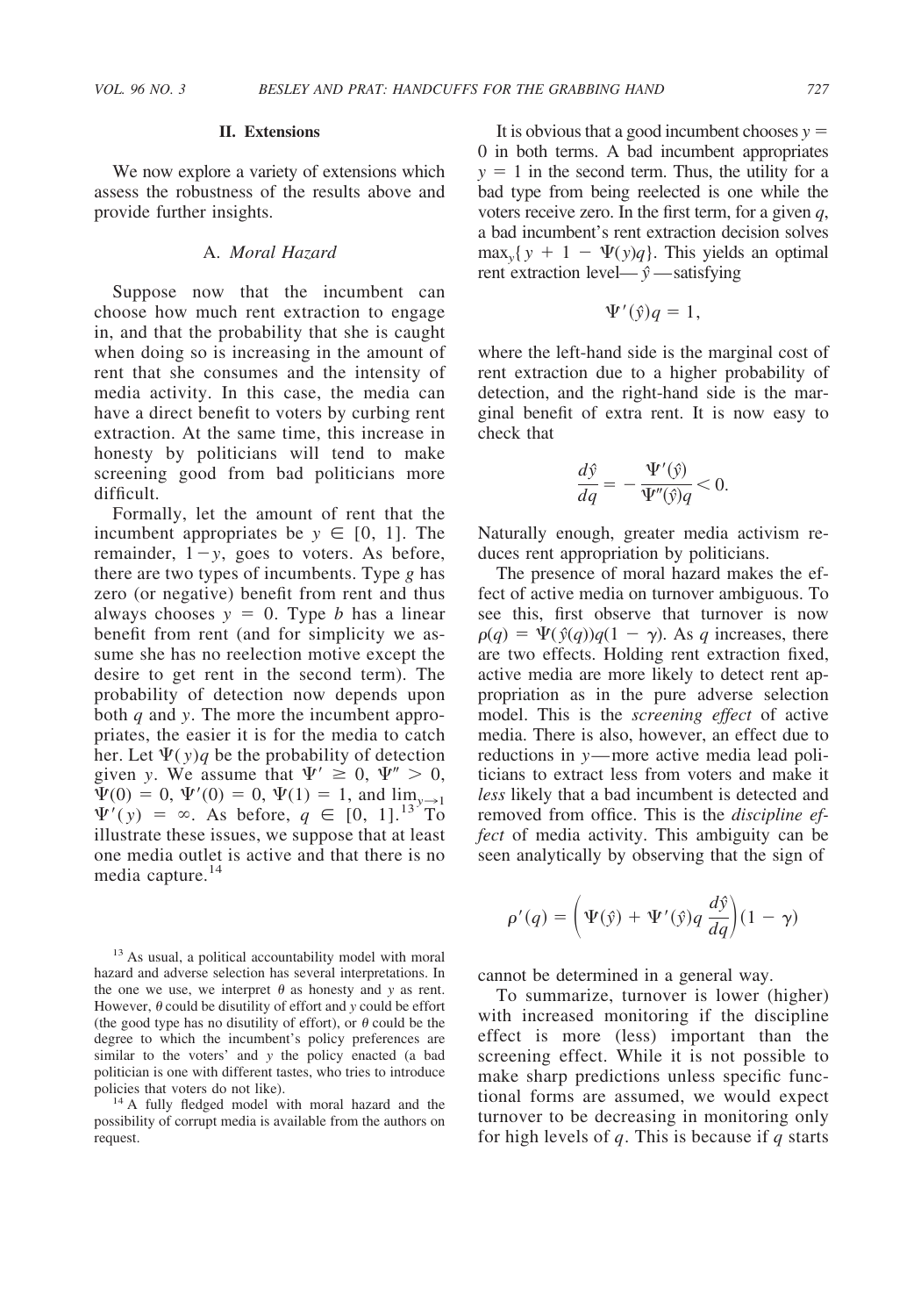at a low level, an increase in it causes a large screening effect. Indeed, one can show that for a *q* that tends to zero turnover must be increasing.<sup>15</sup>

Even though effects on turnover are ambiguous, voter welfare is still higher from media activism. To see this, observe that expected voter welfare is

$$
W(q) = 2\gamma + (1 - \gamma)[1 - \hat{y} + \Psi(\hat{y})q\gamma].
$$

The first term refers to the case where a good incumbent is elected in period one and is returned to power for sure since no rent seeking is ever detected. The second term refers to electing a bad incumbent who will extract *yˆ* and be caught with probability  $\Psi(\hat{y})q$ , being replaced by a good incumbent with probability  $\gamma$ .

It is important to observe that a positive level of rent seeking by bad incumbents may be desirable to voters. This is because (in this model) rent seeking is the only device for screening politicians. Equilibrium rent seeking, however, always exceeds the level desired by voters. This makes greater media activism valuable on the margin.<sup>16</sup>

<sup>15</sup> To show that  $\lim_{q \to 0^+} \rho(0) = 0$  and  $\lim_{q \to 0^+} \rho'(0) > 0$ , observe that  $\lim_{q\to 0^+} \rho(q) = \lim_{q\to 0^+} \Psi(\hat{y}(q))q(1 - \gamma) = 0$ and  $\lim_{a\to 0^+} \hat{y}(q) = 1$ . Obviously, it cannot be the case that  $\lim_{q\to 0^+} \rho'(0) < 0$ . We can, however, also exclude that  $\lim_{q\to 0^+}\rho'(0) = 0$  as follows:

$$
\lim_{q \to 0^+} \rho'(q) = \left(1 - \lim_{q \to 0^+} \frac{(\Psi'(\hat{y}(q)))^2}{\Psi''(\hat{y}(q))}\right)(1 - \gamma)
$$

$$
= (1 - 0)(1 - \gamma) > 0.
$$

A simple functional form is:  $\Psi(y) = 1 - \sqrt{1 - y^2}$ . In this instance, a bad incumbent chooses  $\hat{y}(q) = 1/\sqrt{1 + q^2}$ , and turnover is

$$
\rho(q) = (1 - \gamma) \left( 1 - \sqrt{\frac{q^2}{1 + q^2}} \right) q.
$$

It is now easy to check that for high enough  $q$  this has a negative slope in  $q$ .

<sup>16</sup> To see this, note that the marginal benefit of rent to a voter is  $\Psi'(\hat{y})q\gamma$  while the marginal cost is 1. The incumbent sets  $\Psi'(\hat{y})q = 1$ , implying that the marginal cost must exceed the marginal benefit. Hence, the voter will always prefer a lower *y* at the margin. A more formal proof is available in the Appendix.

The same argument for why voter welfare is increasing in *q* implies that expected rents are decreasing in media activity. To see this, observe that rents can be written as

$$
R(q) = (1 - \gamma)[1 + \hat{y} - \Psi(\hat{y})q\gamma].
$$

The incumbent always chooses a rent level below the expected rent-maximizing level, as he cares only about being reelected himself rather than the total rents extracted from voters (by him and other bad incumbents). In general, this makes him more cautious in rent seeking than rent maximization would imply. An increase in *q* accentuates this effect (through the discipline effect) as well as reducing rents via the screening effect.

Putting this discussion together, we have:

PROPOSITION 3: *Suppose that there is both moral hazard and adverse selection. Then, the effect of media activity, as measured by q*, *has an ambiguous effect on turnover of incumbents. Voter welfare is increasing in q and expected rents are decreasing in q*.

This shows that results derived earlier are robust to incorporating moral hazard into the analysis. Voters prefer a more active media, and rent appropriation is lower. This extension does, however, suggest that the relationship between turnover and media activity need not be monotonic.<sup>17</sup>

#### B. *Endogenous Media Entry*

The model is as in the baseline case, except that the number of media outlets is now endog-

<sup>&</sup>lt;sup>17</sup> One could even go one step further by endogenizing the entry choice of politicians. A good politician receives a fixed ego rent, while a bad politician benefits from the rent he appropriates. Then, an increase in *q* decreases the expected benefit of a bad type but does not change the incentive of a good one. We should then expect the pool of potential candidates to improve, that is, the ratio  $\gamma$  should increase. This self-selection effect amplifies the positive consequences of an increase in monitoring activity.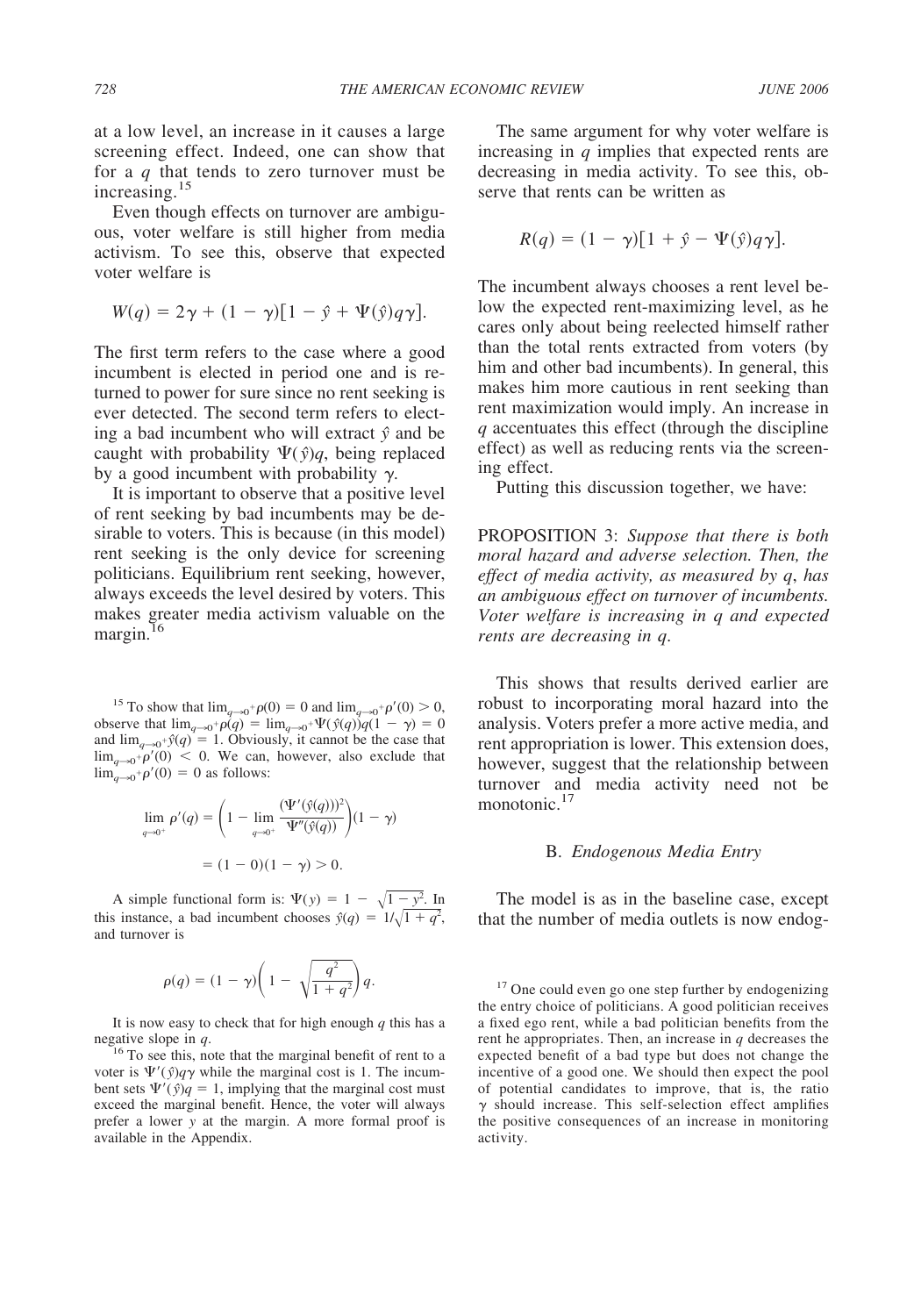enous.18 We suppose that there is a large number of potential media outlets, each of which can become active by paying a fixed cost of *c*. The latter can be thought of, for example, as the cost of hiring journalists, getting the appropriate technology, and securing all the necessary authorizations.

The timing of the game is modified by adding a prior stage 0 in which each of the potential media outlets choose whether or not to enter. The entry decisions are made simultaneously and noncooperatively. The rest of the game is as before. In particular, the outlets that have paid *c* receive an informative signal with probability *q*. We assume that  $qa > c$ , so at least one outlet will find it profitable to enter.

As before, we focus on pure-strategy equilibria.19 This yields the following result describing when the media is captured:

PROPOSITION 4: *Equilibrium in the media market may be one of two kinds:*

- (*a*) If mod(*qalc*)  $> r/\tau a$ , the media industry is *independent. The number of active media outlets is m = mod(* $qalc$ *).*
- (*b*) If mod(*qalc*)  $\leq r/\tau a$ , the media industry is *captured. The number of active media outlets is*  $m = \text{mod}(r/\tau a)$ .

#### PROOF:

See Appendix.

Whether or not the media are free is now determined by comparing two ratios:  $r/\tau a$  and *qa*/*c*. The former is the maximum number of media the incumbent is willing to pay off, as

<sup>18</sup> The assumption that there is no entry is perhaps less unrealistic for television compared to newspapers. The most common form of broadcasting is aerial television. At present, only in a handful of countries (like the United States) are other forms of broadcasting, such as cable or satellite, more widespread. Aerial television presents great barriers to entry, both technological because a network of transmitters is needed and administrative because a broadcasting license is needed. As a consequence, many countries, including several well-established market-oriented democracies, have been characterized by a small, and ex-

tremely stable, set of broadcasting organizations. <sup>19</sup> This excludes the possibility of coordination failures at the entry stage.

in Proposition 1. The latter is the equilibrium number of entrants (disregarding integer constraints) under the assumption that the media industry is independent: it is derived from the condition that equates the marginal revenue of the *m*th outlet that enters (*qa*/*m*) with its marginal cost  $(c)$ . The last outlet that enters is then  $m = \text{mod}(qalc)$ . If this number is greater than the maximum number of outlets that the incumbent is willing to pay off, then the media industry is free. If the media industry is free, the number of outlets is then mod(*qa*/*c*). If, however, the industry is captured, the number is mod $(r/\tau a) \geq \text{mod}(q a/c)$ . This is because, in a captured industry, the marginal revenue of the *m*th entrant is *a* as long as  $m \leq$  $mod(r/\tau a)$ .

In the baseline model, we found that media plurality was an effective defense against capture. This result still holds with free entry, except that now plurality is a consequence of entry costs. The greater are barriers to entry, the more likely it is that the incumbent captures the media. It is straightforward to see from Proposition 2 that an increase in the entry cost reduces political turnover and voter welfare.

From a practical standpoint, this extension shows why barriers to entry in the media market lead to more capture and worse political outcomes. This explains why restrictive entry policies in the media market, such as limits on foreign ownership, can have unfavorable consequences beyond the standard welfare losses that arise in standard markets.

#### C. *Endogenous Monitoring*

We now suppose that media quality is determined by investment decisions. We do so by assuming that the difficulty of detecting a bad type is a random variable. Sometimes a minimal amount of information gathering is enough. On other occasions, it is necessary to have sufficient resources in place to launch a journalistic investigation. Each media outlet chooses its monitoring capacity. We show that this setup will result in an equilibrium in which media outlets are vertically differentiated in terms of quality. This implies that media capture is now stochastic and depen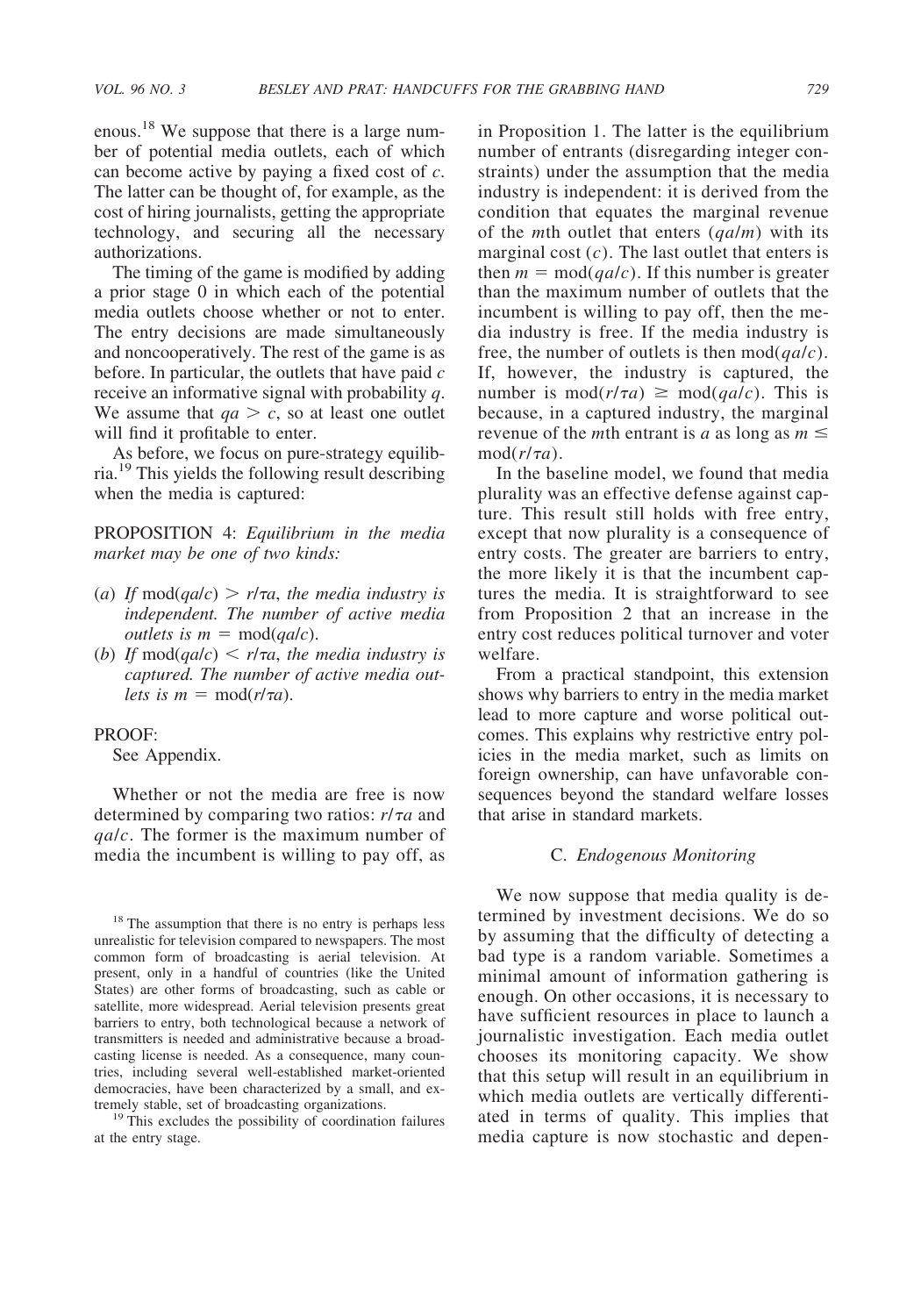dent ex ante on the resources that are put into monitoring.

Formally, suppose that each media outlet can improve its monitoring ability by hiring talented journalists and/or providing them with better resources. Hence, outlet *i* selects  $q \in [0,1]$  at cost of  $c(q)$ , where  $c(\cdot)$  is increasing, convex, and twice differentiable.<sup>20</sup> There is a large group *n* of media entrants who, at stage 0, select their monitoring investments simultaneously and noncooperatively. The difficulty of detecting the incumbent's type ex post is determined by the realization of a random variable  $\nu$ , which is uniformly distributed on the unit interval. An outlet with detection effort  $q_i$  receives verifiable information that an incumbent is bad if  $\nu \leq q_i$ . The rest of the game is as in the baseline model. We now characterize the equilibrium vector of quality investments and the probability of media capture.

The number of informed media outlets depends on the realization of  $\nu$ . The incumbent will still want to buy off either all informed media outlets or none of them. In equilibrium, the cost of buying off one outlet is  $\tau a$ . If *m* is the number of informed media, the incumbent chooses to bribe them if and only if  $r \geq m\pi a$ . This defines a maximum number of outlets *M*  $mod(r/\tau a)$  that the politician is willing to pay off. If more than *M* outlets turn out to be informed, the incumbent gives up and the media are not captured.

Without loss of generality, outlets can be indexed in order of decreasing technology, so that  $q_1 \ge q_2 \ge \cdots \ge q_n$ . The incumbent bribes the media if and only if  $\nu > q_{M+1}$ . There are thus three cases according to the realization of  $\nu$ . If  $\nu > q_1$ , no media outlet is informed and the incumbent gets reelected. If  $q_{M+1} < \nu \leq q_1$ , informed media are captured and the incumbent is also reelected. Finally if  $\nu \leq q_{M+1}$ , the media are not captured and the incumbent is removed from office.

In equilibrium, outlets fall into two categories. Those with  $q > q_{M+1}$  are "potentially" captured," i.e., have a positive probability of being bought off by government. Those with

 $q \leq q_{M+1}$  are always not captured and compete only for audience share. The equilibrium choices of *q* are thus as follows:

LEMMA 5: Let  $M = \text{mod}(r/\tau a)$  and let  $\hat{q}(k)$  be *the unique q such that*  $c'(q) = a/k$ *. In equilibrium,*  $q_1 = \cdots = q_M = \hat{q}(1)$  *and, for every i*  $\geq$  $M + 1$ ,  $q_i = \hat{q}(i)$ . *A bad incumbent is removed from office with probability*  $\hat{q}(M + 1)$ *.* 

#### PROOF:

See Appendix.

The proposition describes a pure-strategy equilibrium which is unique up to a renumbering of media outlets. The choice of monitoring investment is determined by equating the marginal cost to the marginal revenue. If an outlet belongs to the potentially captured group, its marginal revenue is given by the monopoly profit of being bought off by the incumbent, which is equal to *a*. If outlet *i* belongs to the low  $q \left(\leq q_{M+1}\right)$ group of media, its marginal revenue is audience-related and depends on how many outlets are printing news. It is equal, therefore, to *a*/*i*. 21

Improved media efficiency can now be modeled as a fall in the cost of investing in monitoring. Thus, let  $c(q) = \kappa C(q)$ , where  $\kappa$  is a positive number and the function  $C(\cdot)$  has the regularity properties discussed above. The parameter  $\kappa$  can be interpreted as the ease with which the media can make investments in quality, perhaps reflecting the degree of transparency in the operation of government.

Voter welfare and turnover are determined by the probability that a bad incumbent is not reelected:  $\hat{q}(M + 1)$ , which by Lemma 5 is implicitly defined by

$$
\kappa C'(q) = \frac{a}{\text{mod}\left(\frac{r}{\tau a}\right) + 1}.
$$

This shows that  $C'(\hat{q}(M + 1))$  is nondecreasing in  $a$  and  $\tau$ , and nonincreasing in  $\kappa$ . Note that an

<sup>20</sup> Corner solutions are avoided if we also assume that  $c(0) = c'(0) = 0$  and  $\lim_{q \to 1} c'(q) = \infty$ .

 $21$  The proof of the lemma checks that (in this highly discontinuous problem) these intuitive first-order conditions are indeed sufficient for a pure-strategy equilibrium.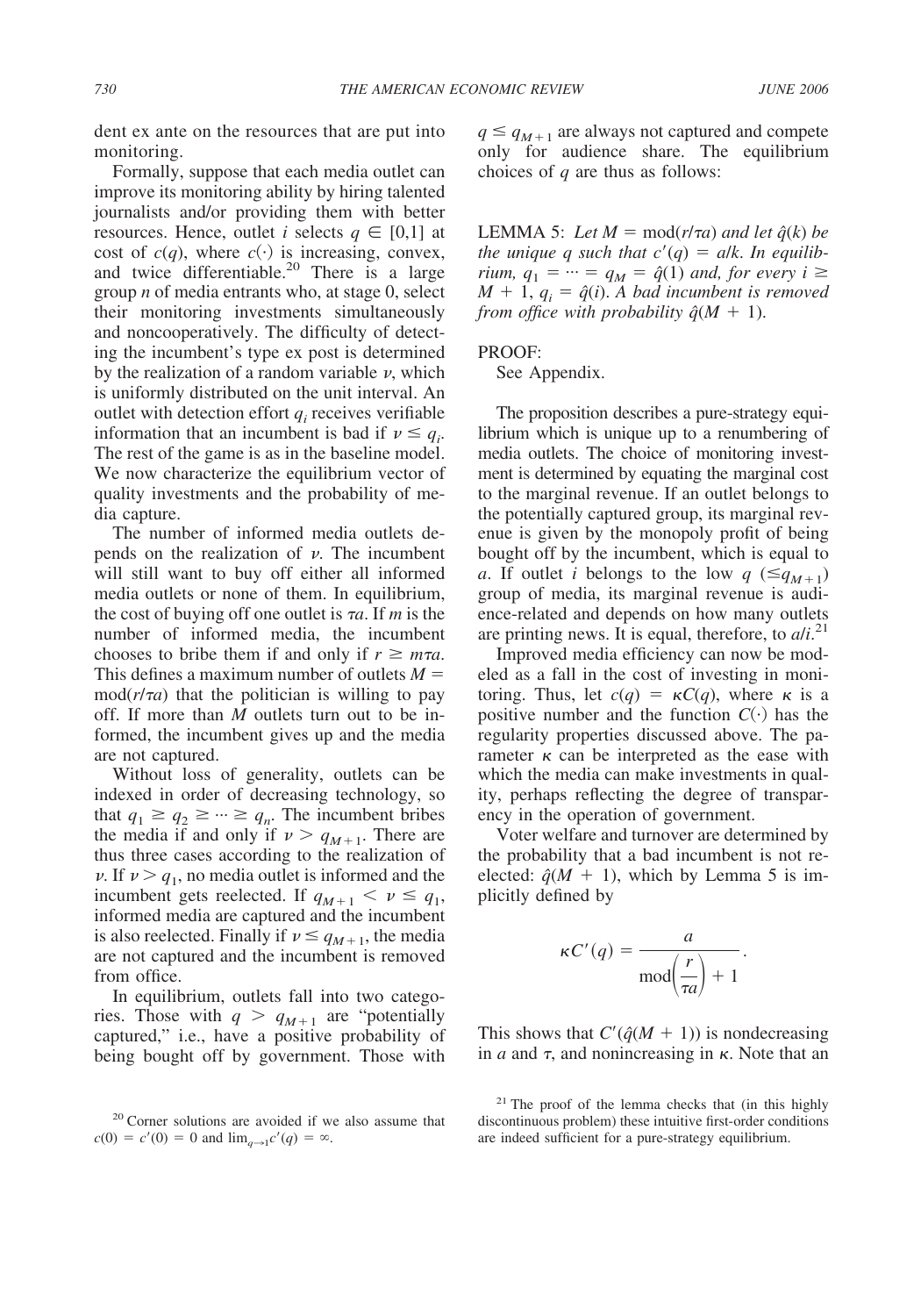increase in *a* has two effects, both positive: it increases the incentives for media to buy better monitoring technology and it increases the cost for the incumbent of buying off the media. As  $C'(q)$  is increasing in *q*, we have:

PROPOSITION 6: *Suppose the media choose their monitoring level endogenously. Turnover and voter welfare are nondecreasing in a and*  $\tau$ , *and nonincreasing in* .

The model with endogenous monitoring has an important practical implication. Suppose we compare two countries that are otherwise identical, but one has an institutional environment that is more conducive to capture (lower  $a$  or  $\tau$ , or higher  $\kappa$ ). The latter country will have a media industry that is *less* vertically differentiated. It will have a larger number of outlets that are captured with positive probability in equilibrium (the *M* of Lemma 5), which all have the same monitoring ability  $\hat{q}(1)$ . The intuition is simple. The marginal revenue of capture does not depend on the number of captured outlets, while the marginal commercial revenue is decreasing in the number of informative outlets. Hence, a captured media industry has less incentive to differentiate itself vertically.

In this respect, it is interesting to note that two of the countries with the oldest tradition of media freedom—the United States and the United Kingdom—are also characterized by a strong degree of vertical differentiation. A small number of titles (such as the *New York Times* and the *Wall Street Journal* in the United States, or a hierarchy of "broadsheets" in the United Kingdom) command high respect and high prices, while a long lower tail (local newspapers in the United States and tabloids in the United Kingdom) of low-quality dailies are practically given away. Our theory interprets this extreme vertical heterogeneity as a healthy sign that the press of these two countries is working for the audience rather than for the government. A much more worrying situation can be encountered in a country like Italy, which has traditionally lacked both the highquality titles willing to engage in high-profile investigative journalism and the long lower tail which still constitutes a barrier to complete political capture.

#### D. *Bribing as Access*

In democracies with a well-established system of checks and balances, the government may find it difficult to make cash transfers to the media or to adopt policies that are blatantly biased in favor of a media company. It can still try, however, to influence the media by offering selective access to politicians friendly to media outlets. For instance, the prime minister or president can grant an exclusive interview to one particular newspaper or television channel. If this is of interest to the public, it increases the commercial revenues of the chosen outlet. We now investigate whether our core results are sensitive to modeling influence in this way. $22$ 

We make one change to the basic model. The government cannot make monetary transfers *ti* but it can promise outlet *i* an "interview" denoted by  $I_i \in \{0, 1\}$ , where 1 indicates that an interview is granted if outlet *i* keeps quiet about embarrassing news. We assume that the commercial value of such an interview is decreasing in the number of outlets that have been granted the interview. Let *mˆ* be the number of outlets that enjoy selective access—the additional profit deriving from the interview is  $\pi(\hat{m})$  which is strictly decreasing in  $\hat{m}$ . We assume that granting interviews is not costly to the government. $^{23}$ 

It is now straightforward to see that the government is able to silence the media if and only if  $\pi(n) > a$ . That is, for a media outlet, the benefit of being the one to break news must be less than the benefit of receiving an interview with the prime minister when all the other media outlets have been granted an interview as well. Thus we have:

PROPOSITION 7: *Suppose that the government bribes the media by offering access only to*

The presence of a cost of granting interviews would make the effect of plurality stronger.

 $22$  Robert B. Reich (2003) contends that the current U.S. administration has received mostly positive coverage from the media because "Bush's White House press operation has been one of the most disciplined and effective in American history—rewarding friendly reporters with access and scoops, freezing out unfriendly ones."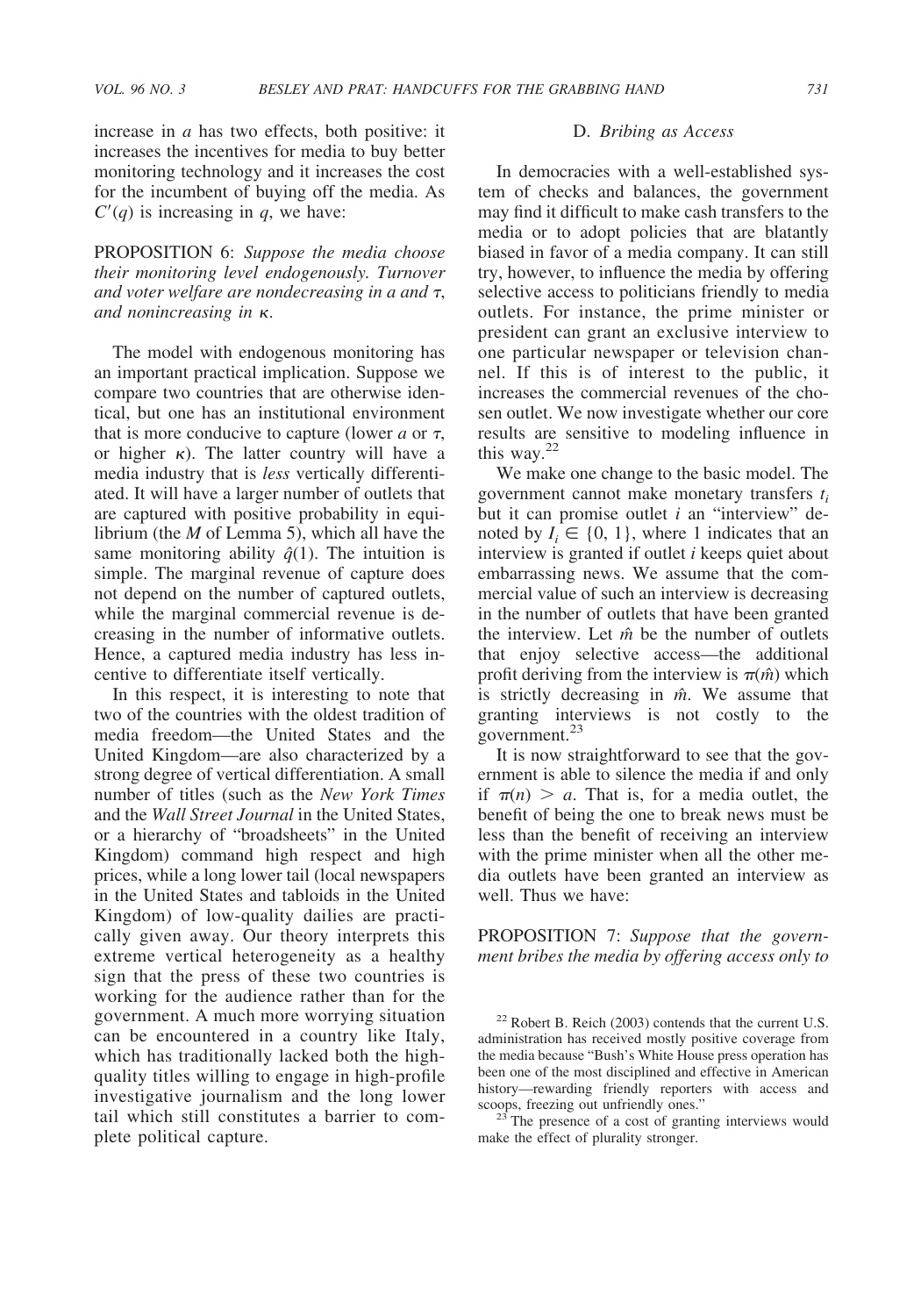#### *favored media outlets. Then the media industry is captured if and only if*  $\pi(n) > a$ .

As  $\pi$  is decreasing in *n*, the risk of capture is reduced, as in the baseline model, when the number of media outlets increases. With low media concentration, being one of the many outlets with an "exclusive" interview with the prime minister is less attractive than being the only one to report an important piece of negative news. This analysis confirms that the basic idea of the analysis works for a wider class of influences on the media than pure bribery.

#### **III. Conclusions**

The main contribution of this paper is to study the political economy of media capture. The model developed here produces a number of predictions on the relationship between features of the media industry, media capture, and political outcomes that are consistent with cross-country facts.

Studying the role of the media in achieving government accountability gives a sense of why regulatory issues for the media sector go beyond standard competition policy concerns. Changes in the concentration level or in the ownership structure may affect welfare, not only through the traditional channel of consumer surplus (subscription prices, advertising rates, etc.), but also through effects on political accountability. A potential innovation in the media industry such as the privatization of a state broadcaster, a relaxation of rules on private or foreign ownership, or a merger among hitherto separate media companies—must also be evaluated on the basis of its effect on the ability of the government to influence news production to its advantage. The model suggests two such dimensions. First, does a regulatory reform increase or decrease the number of independent news producers? Second, does it increase or decrease the transaction cost between the government and the outlets involved?

The analysis also sheds new light on the role of regulatory bodies. A recent meeting of national regulators organized by the Organization of Economic Co-operation and Development (OECD) expressed a general consensus that media pluralism is of paramount importance, but concluded that: "Competition authorities are often reluctant to include pluralism considerations in merger reviews or even advise concerning them. This reluctance is sometimes explained by referring to measurement difficulties, and a lack of synergies in terms of the expertise required to assess economic and pluralism effects. There are also concerns to safeguard a competition authority's independence from political pressure and to preserve its reputation for objectivity and even-handed dealings" (OECD, 2003). Enabling regulators to act as an effective safeguard of media independence requires an operational criterion to evaluate the danger of capture and institutional protection against political pressure.

The analysis developed here is simple, and much remains to be done to obtain a complete picture of the issues that arise in thinking about the media's role in modern societies from an economic point of view. It would be interesting, in particular, to relax the assumption that the media produce only hard information. In practice, journalists often possess information from unofficial sources (as in the Watergate scandal) or personal impressions. When presented with unverifiable information, readers must decide whether to believe it. This requires a dynamic model of reputation formation among media outlets. A first move in this direction is suggested by Gentzkow and Shapiro (2005), who prove that profit-maximizing media outlets may slant their news toward readers' prior beliefs in order to appear more credible. However, an increase in media competition reduces bias.

Our model of capture has focused on media bias that is induced by political capture. Three recent papers have shown, however, that bias can come from other sources: reputational concerns of the media (Gentzkow and Shapiro, 2005, cited above), a confirmatory cognitive bias of readers (Sendhil Mullainathan and Andrei Shleifer, 2005), and an ideological bias of reporters (David P. Baron, 2004). In the last two cases, concentration may have the opposite effect compared to the present paper and to Gentzkow and Shapiro: an increase in the number of independent media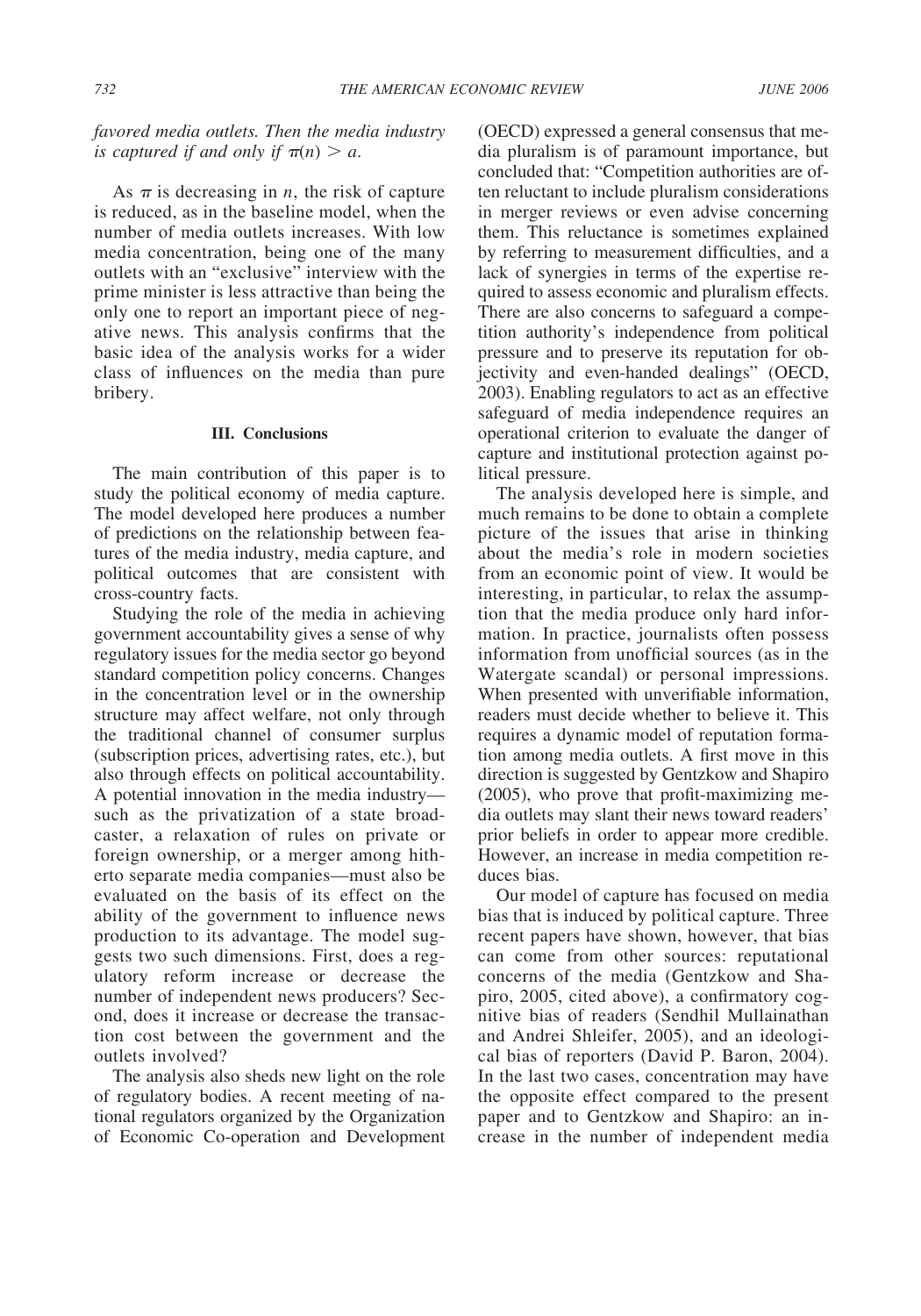outlets can actually lead to an increase in the level of bias. $24$ 

But the main message remains clear. The formal safeguards of media freedom enshrined in law are no guarantee of a media sector that is free from political interference. Understanding the potential distortions that can arise in the behavior of the media and what makes them more prevalent is of both theoretical and practical interest.

#### **APPENDIX**

#### PROOF OF PROPOSITION 1:

The equilibrium strategies and beliefs are:

(a) Voters believe

$$
\Pr(\theta = g) = \begin{cases} 0 & \text{if } s = b \\ \gamma & \text{if } s = \varnothing \end{cases}
$$

- (b) Voters vote for the challenger if  $s = b$  and reelect the incumbent if  $s = \emptyset$ .
- (c) Outlet *i* accepts  $t_i$  if and only if  $t_i \geq \tau a$ .<sup>25</sup>
- (d) The incumbent offers  $t_i = \tau a$  to all outlets if: (i) outlets have observed  $s = b$ ; (ii)  $n\tau a \leq r$ . The incumbent offers 0 to all outlets otherwise.

It is easy to check that this is a perfect Bayesian equilibrium of the baseline game.

We now prove that this is the unique purestrategy perfect Bayesian equilibrium in which voters do not play weakly dominated strategies (PSPBEW).

Begin with voter behavior. The only information voters receive is the signal *s*. Thus, their strategy can be conditioned only on *s*. Kicking out the incumbent if  $s = b$  is a strictly dominant strategy. The only question is whether there can be a pure-strategy equilibrium in which the incumbent is kicked out if  $s = \emptyset$ . But this is

media). <sup>25</sup> Technically, we should also specify the belief of outlet *i* on the offers made to other outlets, but this is not necessary because the reasoning below shows that the equilibrium strategy is essentially unique.

impossible because if that were the case, the incumbent would not suppress information and hence the posterior when the voters observe  $s = \emptyset$  would be strictly greater than  $\gamma$ , and voters should actually reelect the incumbent whenever they observe  $s = \emptyset$ . Thus, in every PSPBEW the incumbent is reelected if and only if  $s = \emptyset$ .

Now, consider the interaction between the incumbent and the outlets. We show that in every PSPBEW an informed outlet accepts *ti a* and rejects  $t_i < a$ . First, the commercial revenue of *i* cannot be higher than *a*. Thus, in any equilibrium *i* must accept offers above *a*. Second, given any reply function on the part of outlets, in equilibrium the incumbent buys off either all the informed outlets or none of them. Suppose that there exists an equilibrium in which *i* accepts an offer strictly below *a*. This must be an equilibrium in which all outlets are silenced. But then, if *i* rejects the offer, it is the only outlet to break news and he gets *a*: a contradiction.26

The fact that outlets accept  $t_i > a$  and reject  $t_i < a$  means that in every PSPBEW the incumbent silences the media if  $n\tau a \leq r$  and does not silence them if  $n\tau a > r$ .

We have thus shown that in every PSP-BEW, players behave as in the equilibrium discussed above (with the proviso that if  $n\tau a = r$ , the incumbent may or may not silence the media).

#### PROOF OF PROPOSITION 2:

The ambiguity in the turnover effect is explained in the text. For voter welfare, observe that

*W q*

$$
= (1 - \gamma) \bigg( (-1 + \Psi'(\hat{y}(q))q\gamma) \frac{d\hat{y}}{dq} + \Psi(\hat{y}(q))\gamma \bigg)
$$

<sup>26</sup> The result that in every PSPBEW an informed outlet accepts  $t_i > a$  and rejects  $t_i < a$  holds also if the incumbent's offers are observed by all outlets. The line of reasoning above is entirely independent of the information that outlets have about transfers made to other outlets. Therefore, a PSPBEW of a game with offers that are public among outlets is identical to the equilibrium discussed above.

<sup>&</sup>lt;sup>24</sup> A previous version of this paper, available on request, extends the model to allow for ideologically motivated newspapers and voters. It shows that ideological polarization in the media may reduce capture by making it more expensive for the incumbent to silence the whole media industry (provided that voters are flexible in their choice of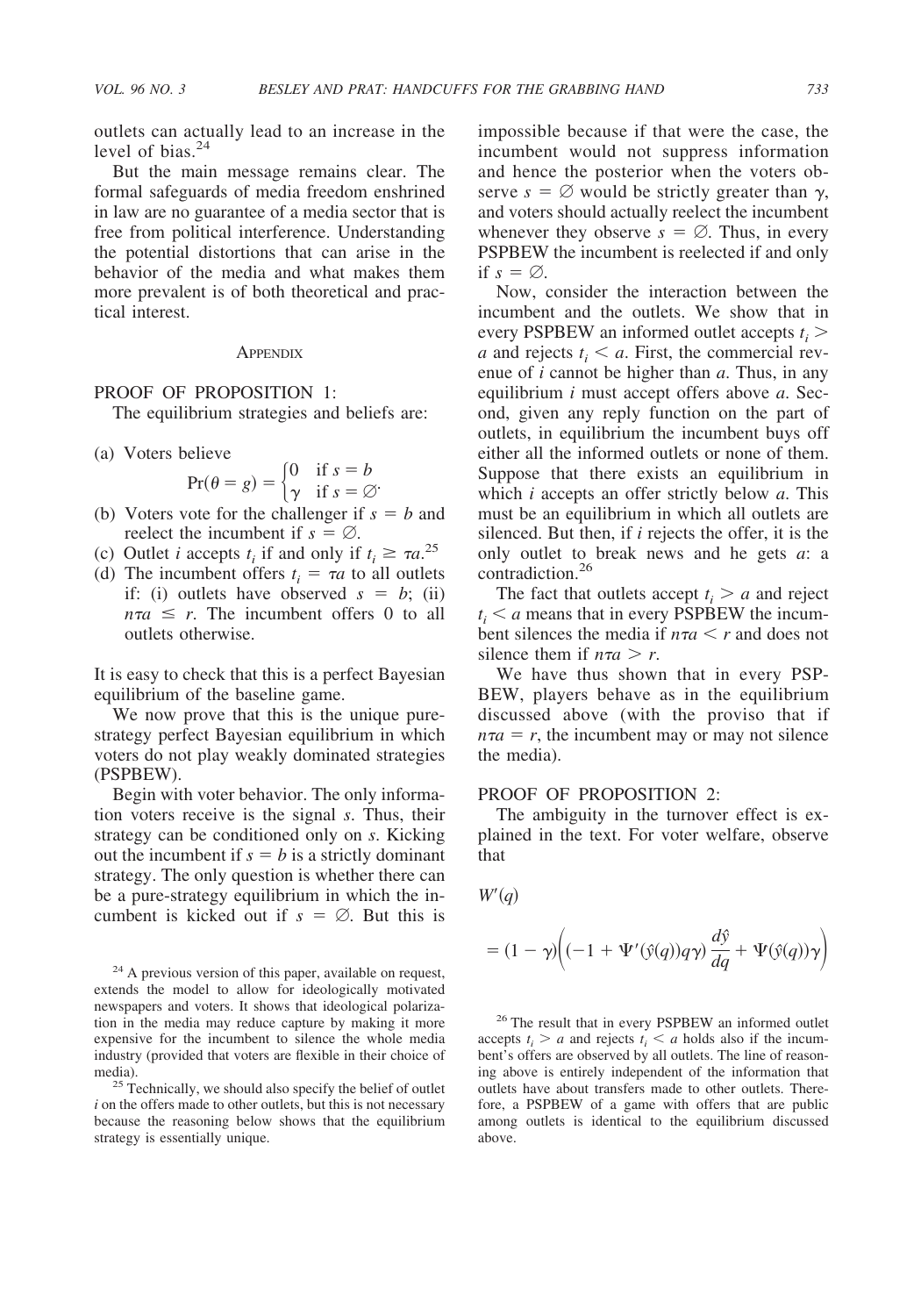$$
= (1 - \gamma) \left( \frac{\Psi'(\hat{y})(1 - \Psi'(\hat{y})q\gamma)}{\Psi''(\hat{y})q} + \Psi(\hat{y}(q))\gamma \right)
$$
  

$$
= (1 - \gamma) \left( \frac{(\Psi'(\hat{y}))^2 q(1 - \gamma)}{\Psi''(\hat{y})q} + \Psi(\hat{y}(q))\gamma \right) > 0,
$$

where the third equality is due to the first-order condition for the incumbent. The effect on expected rent is confirmed by observing that  $R'(q) = -W'(q)$ .

#### PROOF OF PROPOSITION 4:

Stages 1, 2, and 3 are as in proof of Proposition 1. For stage 0, hold the entry choices of the other broadcasters fixed. Suppose that exactly  $m - 1$  broadcasters are entering. If  $m \le r/\tau a$ , an additional broadcaster who enters receives expected revenue *qa*. Thus he enters if and only if  $c \le qa$  (and we assumed  $qa > c$ ). If, instead,  $m > r/\tau a$ , the expected revenue is *qa*/*m*, and the broadcaster enters if  $c \leq qa/m$ . In this case, the equilibrium number of entrants is  $m = \text{mod}(qalc)$ . If  $\text{mod}(qalc)$  $r/\tau a$ , then, when  $m - 1 = \text{mod}(r/\tau a)$ , an additional broadcaster would get a negative revenue by entering, and the equilibrium *m* is mod( $r/\tau a$ ). If mod(*qalc*)  $> r/\tau a$ , then the equilibrium *m* is mod(*qa*/*c*).

It is also easy to see that this is the only pure-strategy equilibrium of the entry game.

#### PROOF OF LEMMA 5:

Formally, the timing of the game is as follows:

- (a) Broadcasters choose their *q*'s and incur cost *q*. Without loss of generality, index them in order of decreasing *q*.
- (b) The incumbent's type  $\theta \in \{b, g\}$  is realized  $(\Pr(\theta = g) = \gamma)$ . The difficulty v is realized. Broadcaster *i* observes signal

$$
s_i = \begin{cases} b & \text{if } \theta = b \text{ and } \nu \le q_i \\ \varnothing & \text{otherwise} \end{cases}.
$$

The incumbent observes  $\nu$  and selects a transfer  $t_i \geq 0$ , for each broadcaster *i*.

(c) Broadcaster  $i$  observes  $t_i$  and decides to accept or reject it. If he accepts, he reports  $s = \emptyset$  and receives  $t_i$ . If he rejects, he

reports the true signal. Signals cannot be fabricated.

(d) Voters observe the signals reported by broadcasters and vote for the incumbent or a challenger of unknown type.

The following is a pure-strategy perfect Bayesian equilibrium.  $M = \text{mod}(r/\tau a)$  and let  $\hat{q}(k)$  be the unique *q* such that  $c'(q) = a/k$ .

- (a) Broadcaster *i* selects  $q_i = \hat{q}(1)$  if  $i \leq M$  and  $q_i = \hat{q}(i)$  otherwise.
- (b) If the signal is good or  $\nu \le q_{M+1}$  or  $\nu > q_1$ , the incumbent offers no transfers. If the signal is bad and  $\nu \in (q_{M+1}, q_1]$ , the incumbent offers a transfer  $t_i = a/\tau$  to all informed broadcasters.
- (c) An informed broadcaster accepts a transfer  $t_i$  if and only if  $t_i \geq a$ .
- (d) Voters reelect the incumbent if and only if  $s = \emptyset$ .

It is immediate to check that 2, 3, and 4 are best responses. Given 2, 3, and 4, we now check point 1. Let  $(\hat{q}_1, \ldots, \hat{q}_n)$  be the strategies of the *n* outlets according to point 4. Holding the other *q*'s fixed, we consider a deviation  $q_i \neq \hat{q}_i$  by player *i*. For  $j = 1, ...,$ *n*, let

$$
k(j) = \begin{cases} j & \text{if } j \ge M + 1 \\ 1 & \text{if } j \le M \end{cases}.
$$

The payoff to an informed outlet, if *m* outlets are informed, is then written as *a*/*k*(*j*).

Given  $\nu$ , let  $w(\nu)$  be the highest  $j \neq i$  such that  $\nu \leq \hat{q}_j$ . Then, given a realization  $\nu$ , the payoff of  $i$  given  $q_i$  is

$$
r(q_i, v)
$$

$$
= \begin{cases} 0 & \text{if } q_i < \nu \\ \frac{a}{k(w(\nu) + 1)} & \text{if } q_i \ge \nu \text{ and } w(\nu) < i \\ \frac{a}{k(w(\nu))} & \text{if } q_i \ge \nu \text{ and } w(\nu) > i \end{cases}
$$

This is because, if *i* is informed and  $w(v) < i$ , the informed outlets are  $1, \ldots, w(\nu)$  plus outlet *i*.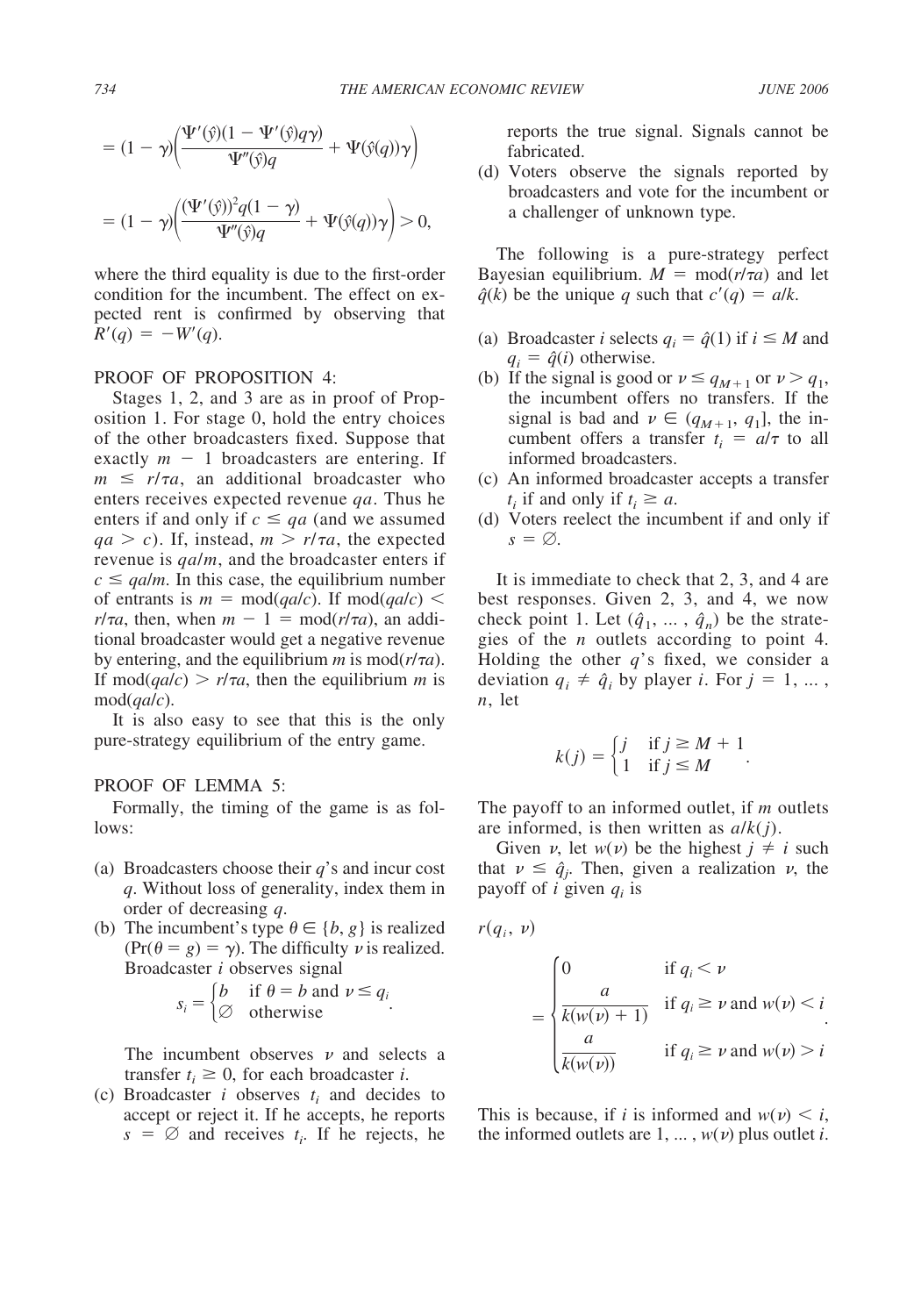If, instead, *i* is informed but  $w(\nu) > i$ , the informed outlets are  $1, \ldots, i, \ldots, w(\nu)$ .

The expected profit of *i* if he chooses  $q_i$  is  $\int_0^1$  $r(q_i, v)$  dv. To prove that a deviation is not profitable, we examine  $\partial/\partial q_i \int_0^1 r(q_i, v)$ . But notice that  $\int_0^1 r(q_i, v) dv = \int_0^{q_i} r(q_i, v) dv$ , and, because of the form of *r*,  $\partial/\partial q_i \int_0^{q_i} r(q_i, \nu)$  = *r*(*qi*, *qi* ).

We shall show that  $r(q_i, q_i) \leq 0$  whenever  $q_i > \hat{q}_i$  and  $r(q_i, q_i) \ge 0$  whenever  $q_i < \hat{q}_i$ . The former is true because, if  $q_i > \hat{q}_i$  (note that by definition  $q_i \in (\hat{q}_{w(q_i)+1}, \hat{q}_{w(q_i)}])$ ,

$$
r(q_i, q_i) = \frac{a}{k(w(q_i) + 1)}
$$
  
=  $c'(\hat{q}_{w(q_i)+1}) \le c'(q_i)$ .

(This happens because an attempt by *i* to increase  $q_i$  above, say,  $\hat{q}_{i-2}$  would bring it in a segment of  $\nu$  where news gathering is profitable if there are at most  $i - 3$  outlets, but now there are  $i - 2$  and the additional monitoring cost does not cover the additional profit.)

The latter is true because, if  $q_i < \hat{q}_i$ ,

$$
r(q_i, q_i) = \frac{a}{k(w(q_i))} = c'(\hat{q}_{w(q_i)}) \ge c'(q_i).
$$

(Conversely, reducing  $q_i$  below  $\hat{q}_i$  is a bad idea because this is a segment of  $\nu$  where the additional monitoring cost is lower than the additional profit.)

#### REFERENCES

- **Ahrend, Rudiger.** "Press Freedom, Human Capital and Corruption." École Normale Supérieure, Département et Laboratoire d'Economie Théorique Appliquée (DELTA) Working Papers: No. 2002-11, 2002.
- **Baron, David P.** "Persistent Media Bias." Stanford University, Graduate School of Business Research Paper: No. 1845, 2004.
- **Barro, Robert J.** "The Control of Politicians: An Economic Model." *Public Choice*, 1973, *14*(Spring), pp. 19–42.
- **Beck, Thorsten; Clarke, George; Groff, Alberto;**

**Keefer, Philip and Walsh, Patrick.** "New Tools in Comparative Political Economy: The Database of Political Institutions." *World Bank Economic Review*, 2001, *15*(1), pp. 165–76.

- **Besley, Timothy and Burgess, Robin S. L.** "The Political Economy of Government Responsiveness: Theory and Evidence from India." *Quarterly Journal of Economics*, 2002, *117*(4), pp. 1415–51.
- **Brunetti, Aymo and Weder, Beatrice.** "A Free Press Is Bad News for Corruption." *Journal of Public Economics*, 2003, *87*(7–8), pp. 1801–24.
- **Djankov, Simeon; McLeish, Caralee; Nenova, Tatiana and Shleifer, Andrei.** "Who Owns the Media?" *Journal of Law and Economics*, 2003, *46*(2), pp. 341–81.
	- **Dyck, Alexander and Zingales, Luigi.** "The Media and Asset Prices." Unpublished Paper, 2003.
	- **Dyck, Alexander and Zingales, Luigi.** "The Corporate Governance Role of Media," in Roumeen Islam, ed., *The right to tell: The role of mass media in economic development*. Washington, DC: World Bank Publications, 2003, pp. 107–40.
- **Ferejohn, John.** "Incumbent Performance and Electoral Control." *Public Choice*, 1986, *50*(1–3), pp. 5–25.
	- **Freedom House.** "Press Freedom Survey 2001." Available at http://www.freedomhouse.org/ pfs2001/pfs2001.pdf, 2001.
	- **Gentzkow, Matthew A.** "Television and Voter Turnout." Unpublished Paper, 2004.
	- **Gentzkow, Matthew A.; Glaeser, Edward L. and Goldin, Claudia.** "The Rise of the Fourth Estate: How Newspapers Became Informative and Why It Mattered." National Bureau of Economic Research, Inc., NBER Working Papers: No. 10791, 2004.
- **Gentzkow, Matthew A. and Shapiro, Jesse M.** "Media, Education and Anti-Americanism in the Muslim World." *Journal of Economic Perspectives*, 2004, *18*(3), pp. 117–33.
	- **Gentzkow, Matthew A. and Shapiro, Jesse M.** "Media Bias and Reputation." National Bureau of Economic Research, Inc., NBER Working Papers: No. 11664, 2005.
	- **Hamilton, James T.** *All the news that's fit to sell: How the market transforms information into news*. Princeton: Princeton University Press, 2003.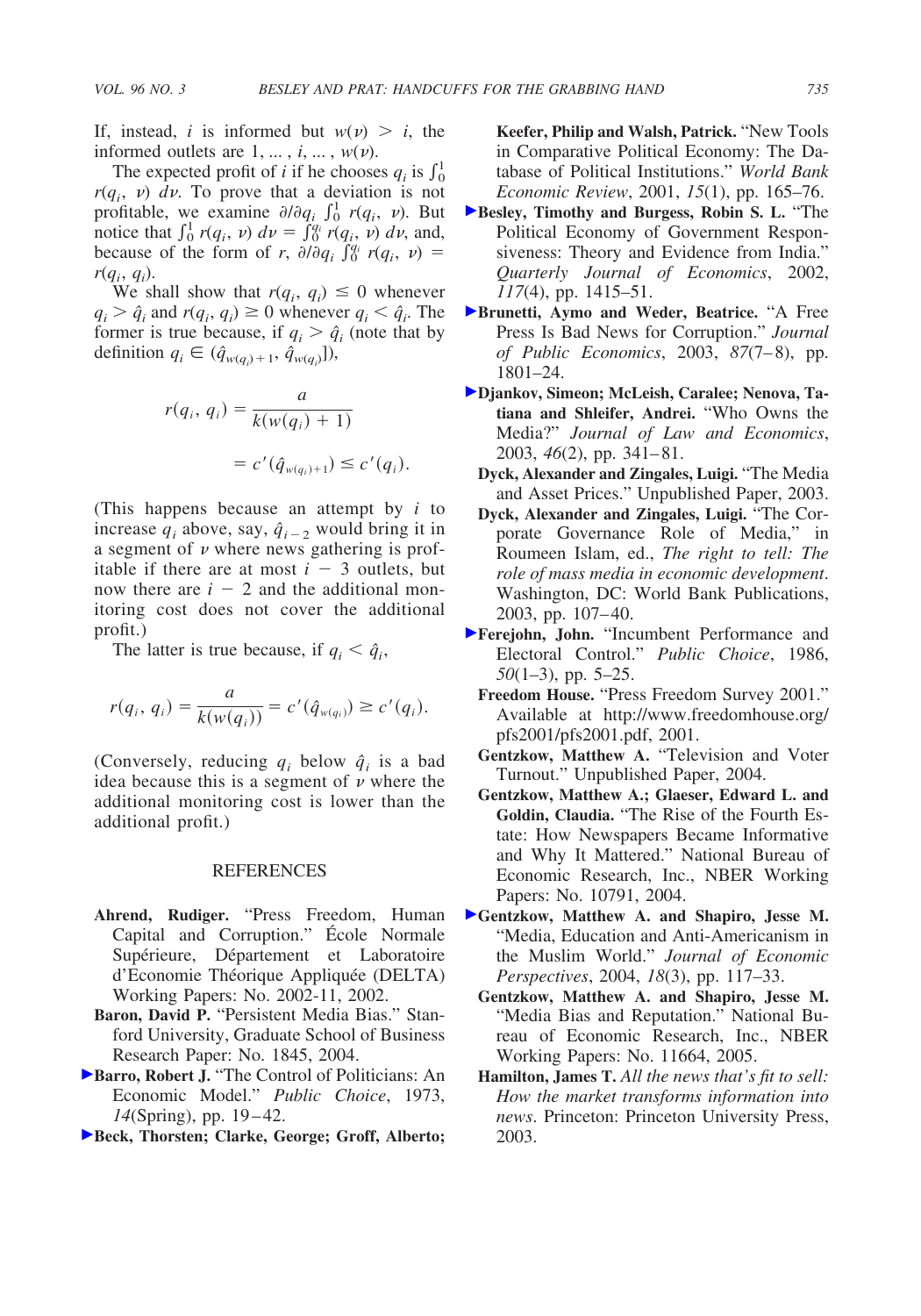- **Jefferson, Thomas.** Letter to Edward Carrington, Paris, January 16, 1787.
- **McMillan, John and Zoido, Pablo.** "How to Subvert Democracy: Montesinos in Peru." *Journal of Economic Perspectives*, 2004, *18*(4), pp. 69–92.
	- **Milyo, Jeffrey and Groseclose, Timothy J.** "A Measure of Media Bias." University of Missouri, Department of Economics Working Papers: No. 0501, 2005.
- **Mullainathan, Sendhil and Shleifer, Andrei.** "The Market for News." *American Economic Review*, 2005, *95*(4), pp. 1031–53.
	- **OECD, Directorate for Financial, Fiscal and Enterprise Affairs.** *Media mergers*. DAFFE/ COMP(2003)16. Paris: OECD, 2003.
- **Prat, Andrea.** "The Wrong Kind of Transpar-

ency." *American Economic Review*, 2005, *95*(3), pp. 862–77.

- Prat, Andrea and Strömberg, David. "The Political Economy of State Television." Unpublished Paper, 2004.
- **Puglisi, Riccardo.** "Being the *New York Times*: The Political Behaviour of a Newspaper." Unpublished Paper, 2004.
- **Reich, Robert B.** "The Honeymoon Continues for George," *The Observer*, Sunday, August 3, 2003.
- **Strömberg, David.** "Radio's Impact on Public Spending." *Quarterly Journal of Economics*, 2004, *119*(1), pp. 189–221.
	- **World Bank Institute.** *The right to tell: The role of mass media in economic development*. Washington, DC: World Bank, 2003.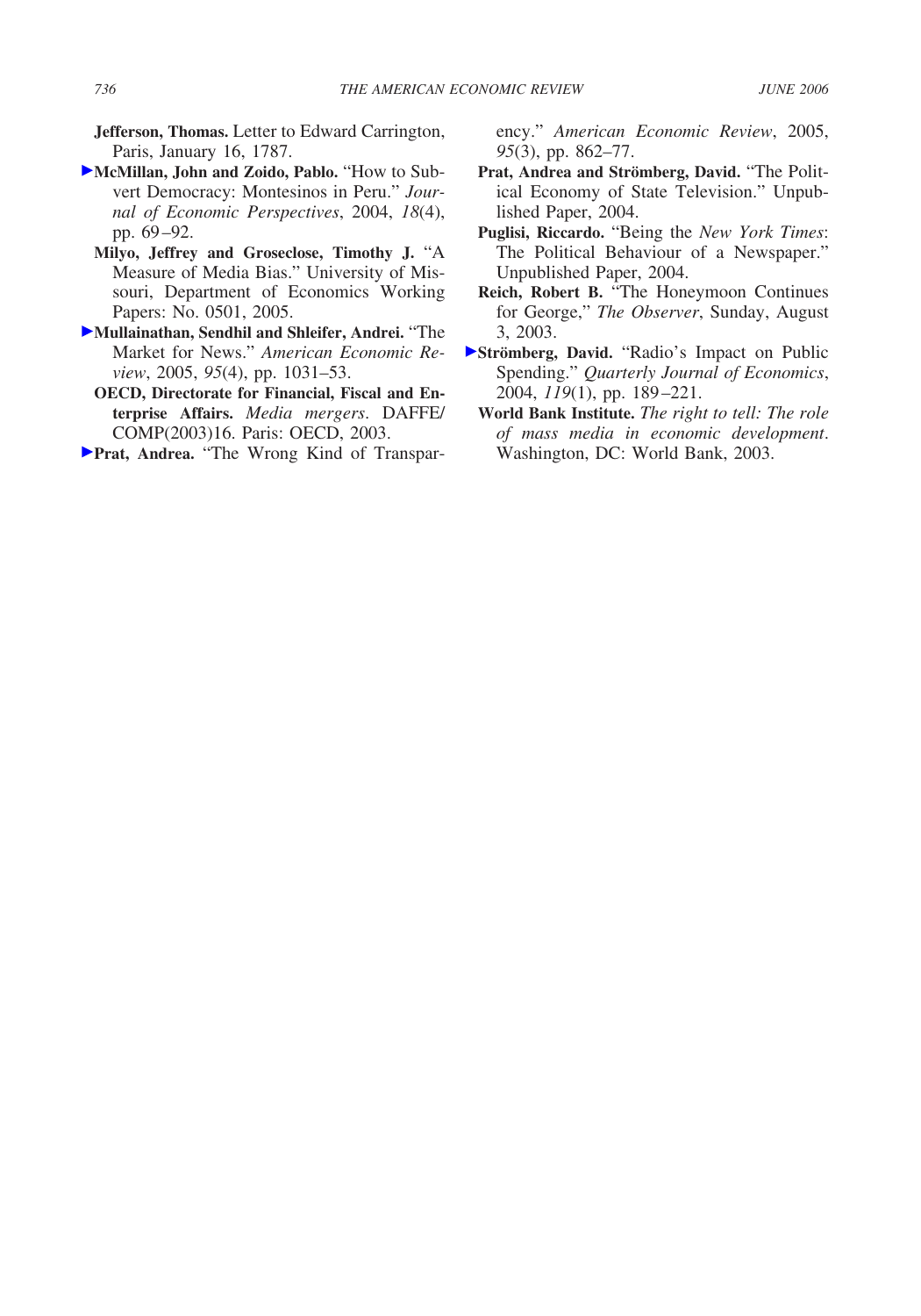#### **This article has been cited by:**

- 1. MARIA PETROVA. 2011. Newspapers and Parties: How Advertising Revenues Created an Independent Press. *American Political Science Review* 1-19. [\[CrossRef](http://dx.doi.org/10.1017/S0003055411000360)]
- 2. Rafael Di Tella, , Ignacio Franceschelli. 2011. Government Advertising and Media Coverage of Corruption Scandals. *American Economic Journal: Applied Economics* **3**:4, 119-151. [\[Abstract\]](http://dx.doi.org/10.1257/app.3.4.119) [\[View PDF article](http://pubs.aeaweb.org/doi/pdf/10.1257/app.3.4.119)] [\[PDF with links\]](http://pubs.aeaweb.org/doi/pdfplus/10.1257/app.3.4.119)
- 3. Vincent Bignon, Marc Flandreau. 2011. The Economics of Badmouthing: Libel Law and the Underworld of the Financial Press in France Before World War I. *The Journal of Economic History* **71**:03, 616-653. [\[CrossRef](http://dx.doi.org/10.1017/S0022050711001860)]
- 4. Rajeev K. Goel, Michael A. Nelson, Michael A. Naretta. 2011. The internet as an indicator of corruption awareness. *European Journal of Political Economy* . [[CrossRef\]](http://dx.doi.org/10.1016/j.ejpoleco.2011.08.003)
- 5.Patrick L. Warren. 2011. Independent Auditors, Bias, and Political Agency. *Journal of Public Economics* . [\[CrossRef\]](http://dx.doi.org/10.1016/j.jpubeco.2011.08.008)
- 6. Martino Maggetti. 2011. The media accountability of independent regulatory agencies. *European Political Science Review* 1-24. [[CrossRef\]](http://dx.doi.org/10.1017/S1755773911000208)
- 7.PAK HUNG AU, KEIICHI KAWAI. 2011. MEDIA CAPTURE AND INFORMATION MONOPOLIZATION IN JAPAN\*. *Japanese Economic Review* no-no. [[CrossRef\]](http://dx.doi.org/10.1111/j.1468-5876.2011.00538.x)
- 8. Riccardo Puglisi, James M. Snyder. 2011. Newspaper Coverage of Political Scandals. *The Journal of Politics* **73**:03, 931-950. [\[CrossRef\]](http://dx.doi.org/10.1017/S0022381611000569)
- 9. J. Duggan, C. Martinelli. 2011. A Spatial Theory of Media Slant and Voter Choice. *The Review of Economic Studies* **78**:2, 640-666. [\[CrossRef\]](http://dx.doi.org/10.1093/restud/rdq009)
- 10.FRANCIS XAVIER RATHINAM, A. V. RAJA. 2011. Courts as regulators: public interest litigation in India. *Environment and Development Economics* **16**:02, 199-219. [[CrossRef](http://dx.doi.org/10.1017/S1355770X11000015)]
- 11. Valentino Larcinese, Riccardo Puglisi, James M. Snyder. 2011. Partisan bias in economic news: Evidence on the agenda-setting behavior of U.S. newspapers. *Journal of Public Economics* . [\[CrossRef](http://dx.doi.org/10.1016/j.jpubeco.2011.04.006)]
- 12. David S. Brown, Michael Touchton, Andrew Whitford. 2011. Political Polarization as a Constraint on Corruption: A Cross-national Comparison. *World Development* . [[CrossRef](http://dx.doi.org/10.1016/j.worlddev.2011.02.006)]
- 13. Marco Francesconi, Abhinay Muthoo. 2011. CONTROL RIGHTS IN COMPLEX PARTNERSHIPS. *Journal of the European Economic Association* no-no. [\[CrossRef\]](http://dx.doi.org/10.1111/j.1542-4774.2011.01017.x)
- 14. C.-F. Chiang, B. Knight. 2011. "Media Bias and Influence: Evidence from Newspaper Endorsements". *The Review of Economic Studies* . [[CrossRef](http://dx.doi.org/10.1093/restud/rdq037)]
- 15. Christian Bruns, Oliver Himmler. 2011. Newspaper Circulation and Local Government Efficiency\*. *Scandinavian Journal of Economics* no-no. [\[CrossRef](http://dx.doi.org/10.1111/j.1467-9442.2010.01633.x)]
- 16. VINCENT BIGNON, ANTONIO MISCIO. 2010. Media bias in financial newspapers: evidence from early twentieth-century France. *European Review of Economic History* **14**:03, 383-432. [\[CrossRef](http://dx.doi.org/10.1017/S1361491610000110)]
- 17.Scott Gehlbach, Konstantin Sonin, Ekaterina Zhuravskaya. 2010. Businessman Candidates. *American Journal of Political Science* **54**:3, 718-736. [\[CrossRef\]](http://dx.doi.org/10.1111/j.1540-5907.2010.00456.x)
- 18. J#drzej George Frynas. 2010. Corporate Social Responsibility and Societal Governance: Lessons from Transparency in the Oil and Gas Sector. *Journal of Business Ethics* **93**:S2, 163-179. [\[CrossRef](http://dx.doi.org/10.1007/s10551-010-0559-1)]